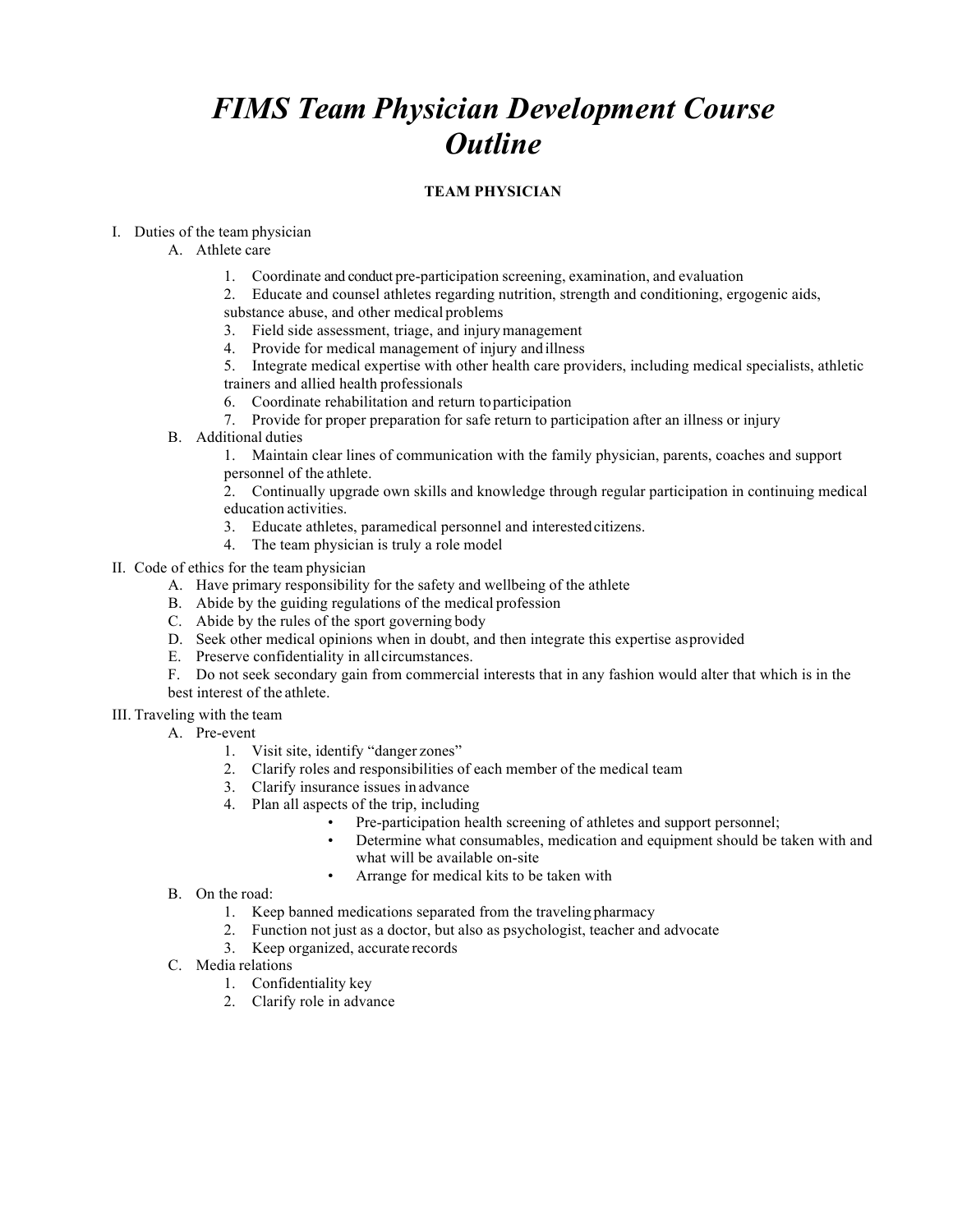# **PREVENTING SPORTSINJURIES**

- I. Preventing acute sports injuries
	- A. Pre-participation examination
	- B. Pre-season physical conditioning programme general and sports-specific
	- C. Make proper warmup and cooldown part of every game and training session
- II. Ensure safe playing conditions
	- A. Ameliorate extreme temperatures (overheating hyperthermia; over cooling –hypothermia)
	- B. Ensure the athlete uses appropriate safety equipment helmets, padding, mouth guards,eyewear
- III. Preventing overuse sportsinjuries
	- A. Intrinsic risk factors
		- 1. Previous injury
		- 2. Poor conditioning/Muscle imbalances
		- 3. Anatomical abnormalities
		- 4. Nutritional factors
		- 5. Growth (in children)
	- B. Extrinsic risk factors
		- 1. Training errors, including abrupt increases in intensity, duration, or frequency of training
		- 2. Inappropriate workout structure, including
		- 3. Improper footwear

## **PRE-PARTICIPATION EXAMINATION**

- I. Goals of the pre-participation examination
	- A. Assess overall health
	- B. Detect conditions that might cause injury
	- C. Detect conditions that may disqualify the athlete from participation in certain sports
	- D. Assess fitness for the chosen sport
	- E. Make recommendations for the exercise programme
- II. Components of the pre-participation examination
	- A. Medical history
	- B. General medical health evaluation, including detailed cardiovascular assessment
	- C. An anatomical review
	- D. Flexibility evaluation
	- E. Strength assessment
	- F. Cardiovascular fitness assessment
	- G. Musculoskeletal exam
	- H. Equipment review

III. Medical history

- A. Along with physical exam, medical history is the most important component of pre-participation examination
- B. May detect previous illnesses, injuries, and operations that affect sports participation and cause injuries
- C. Areas of the medical history to pay special attention to include:
	- 1. Hospitalizations and surgery
		- 2. Medications
		- 3. Allergies
		- 4. Tetanus immunization status
		- 5. Family cardiovascular problems
		- 6. Skin problems
		- 7. Sprains, strains, or fractures
		- 8. Problems coping with heat or cold
- D. Make sure athletes get medical history forms in advance

IV. Physical exam

## *FIMS Team Physician Development Course*

*City, Country Dates*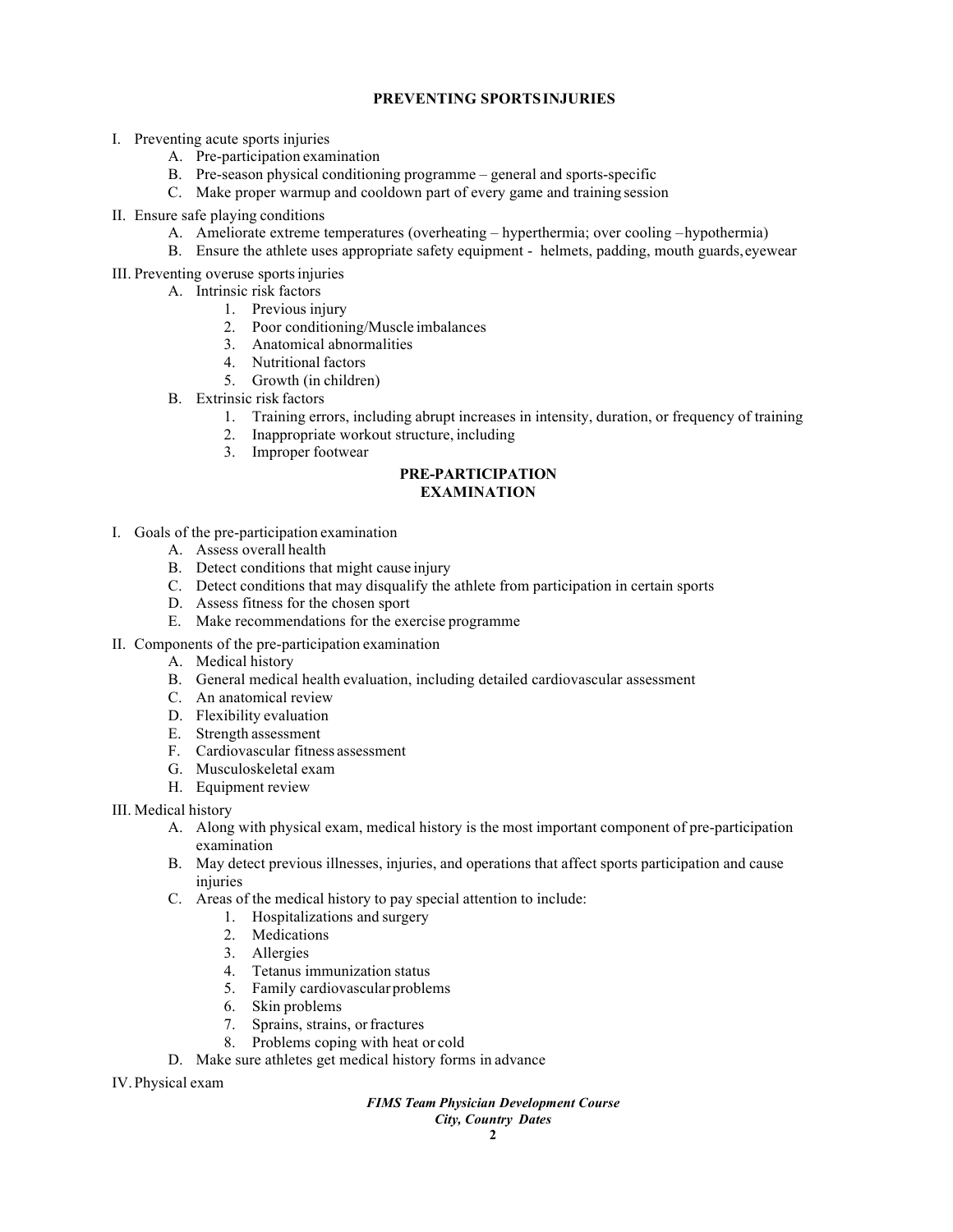- A. Along with medical history, physical exam is the most important component of pre-participation examination
- B. Focus not just on cardiovascular endurance, but also strength and flexibility
- C. Lack of strength and flexibility at the root of many sportsinjuries
- D. Prescribe stretching and strengthening exercises to addressdeficits

## **EXERCISE PHYSIOLOGY**

- I. Energy sources
	- A. Carbohydrates stored as liver and muscle glycogen
	- B. Fatty acids stored astriglycerides
	- C. Proteins
- II. 3 basic energy systems
	- A. ATP-PC: Primarily for high-intensity activities lasting a few seconds
	- B. Glycolysis: Primarily for "all-out" activities lasting 1 to 3 minutes
	- C. Oxidative system: Primarily at rest and during low intensity endurance events
- III. Fundamental training principles
	- A. Specificity
	- B. Overload
	- C. Progression
	- D. Supercompensation
	- E. Reversibility
	- F. Tapering
	- G. Periodization
- IV. Summary of aerobic training guidelines
	- A. 3 to 5 days per week
	- B. 20 to 60 minutes
	- C. 60% to 90% maximum heartrate
- V. Summary of strength training guidelines
	- A. At least 2 to 3 days per week
	- B. Perform multi-set training protocols
	- C. Include functional, multi-joint exercises
- VI. Summary of flexibility training guidelines
	- A. Warm-up prior to stretching
	- B. Stretch before and after practice andcompetition
	- C. Perform 8 to 12 stretches
	- D. Hold static stretches for 20 to 30 seconds
- VII. Markers of overtraining
	- A. Increase (or decrease) in resting heartrate
	- B. Decrease body mass
	- C. Muscle tenderness
	- D. Loss of appetite
	- E. Sleep disturbances
	- F. Chronic fatigue
	- G. Psychological staleness
	- H. Flu-like symptoms
	- I. Decrease performance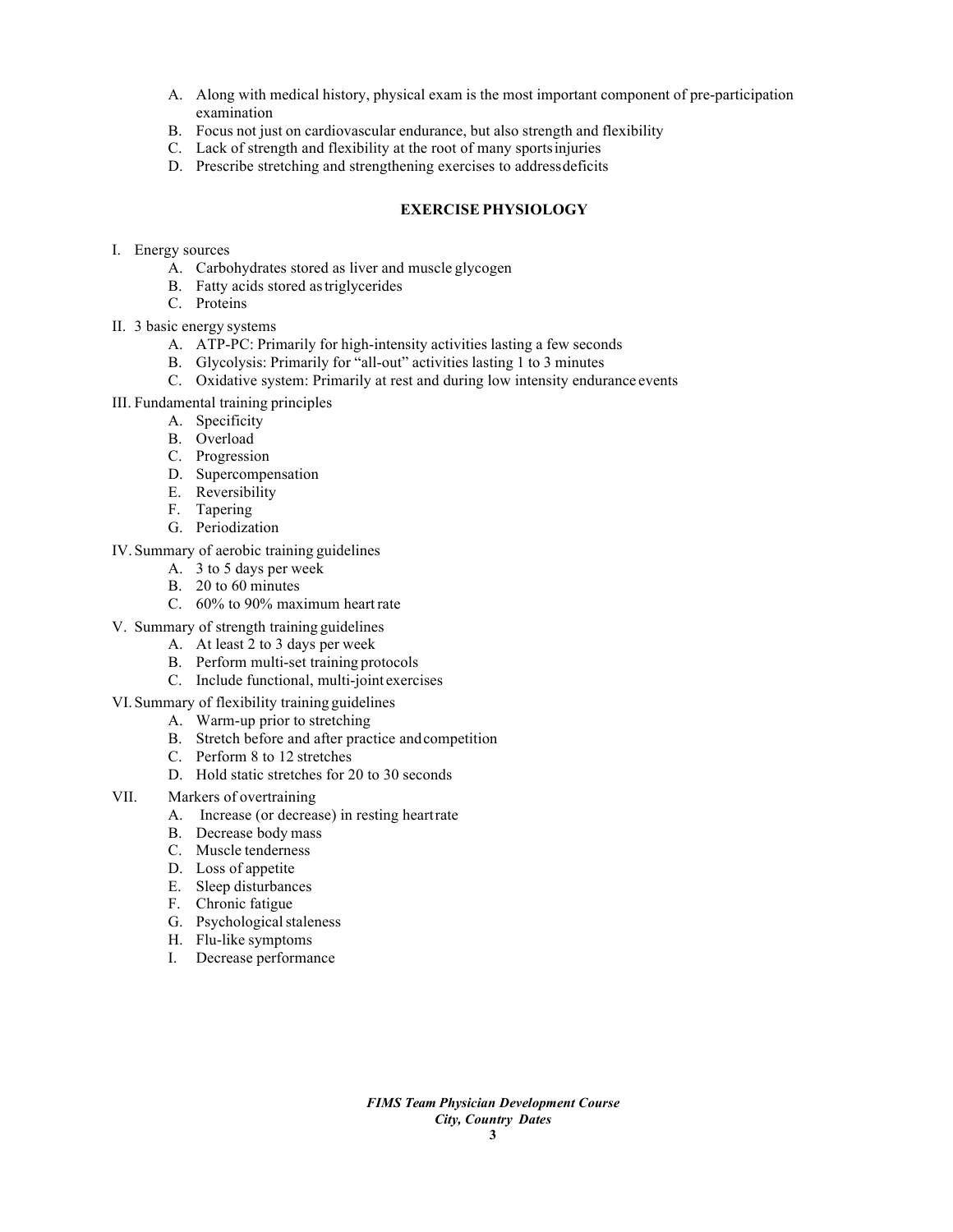# **NUTRITION**

- I. Macronutrient composition diets rich in whole grains, vegetables, and fruits (high-carbohydrate foods):
	- A. Help prevent disease
	- B. Maintain body weight
	- C. Optimize athletic performance
- II. Carbohydrates are core
	- A. Carbohydrates what the body relies on most for fuel duringexercise
	- B. Amount of carbohydrates stored in body directly impacts stamina andendurance

III. Carbohydrate loading

- A. Pre-exercise meal of primarily high carbohydrate, low fat foods for easy, fast digestion
- B. Immediate nutritional priority after prolonged/heavy exercise is rehydration, closely followed by restoration of body's carbohydrate stores
- IV.Lipids
	- A. Many athletes neglect fat intake, fearing increase in body fat
	- B. Remind athletes that intake of 20-25% of calories from fat not only acceptable but *recommended*
- V. Proteins
	- A. Protein catabolism during exercise most apparent when body's carbohydrate stores are low especially after prolonged strenuous exercise when alanine-glucose cycle may account for 40-50% of total glucose released by liver
- VI.Balance of Micronutrients
	- A. Vitamins and minerals found in wide range offoods
	- B. Intake of vitamins and minerals positively related to energy intake, so deficiencies rare if eat balanced diet
- VII. Antioxidants
	- A. Intake of antioxidants improves antioxidant status of body
	- B. May decrease damaging effect of radicals-formation, especially during strenuousexercise
- VIII. Calcium

A. Women who train intensively and reduce body weight to the point of adversely affecting menstruation may develop premature osteoporosis, even with normal calciumintake

IX. Fluid Balance

A. Excessive sweating during exercise causes significant losses of water-soluble minerals through body water, thus decreasing physical performance capacity

B. To maintain performance capacity and prevent health risks from dehydration, athletes must replace water and some minerals during training and competition

C. Water/mineral replacement especially important during sustained exercise under hot and humid ambient conditions, and also in recovery period

# X. Pre-exercise feeding

- A. Readily digestible meal
- B. Contributes to the energy and fluid requirements of the planned exercise
- C. High in carbohydrates and relatively low in lipids and proteins
- D. Generally eat about 3 hours before competition
- XI.Weight loss
	- A. Combine increased exercise and decreased energy intake
	- B. Mode and level of exercise generally should result in increase of daily energy expenditure by 300 kcal
- XII. Female Athlete Triad

A. Unhealthy focus by female athletes on achieving and/or maintaining "ideal body weight" and/or "optimal body fat"

- B. Caused by:
	- 1. Pressure to attain good results
	- 2. Pressure from coaches
	- 3. Unrealistic self-expectations
	- 4. Societal pressures
	- 5. Low self-esteem and poor body image
- C. Use team approach fortreatment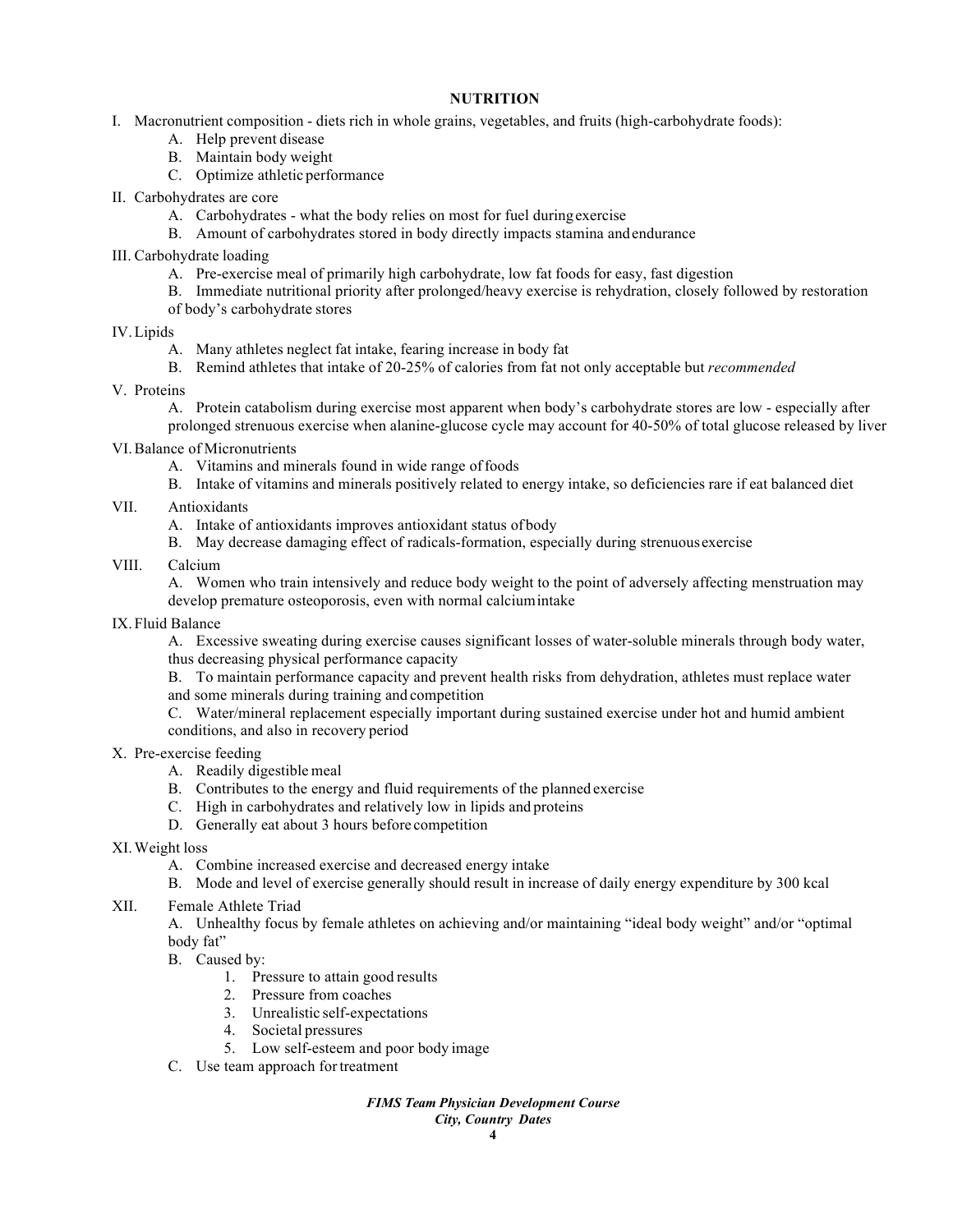# **MEDICAL CONDITIONS**

- I. Exercise and infections
	- A. Intensive exercise may increase risk ofinfections
	- B. Common infections include:
		- 1. Upper respiratory tract infections (endurance athletes)
		- 2. Skin infections (contact sports)
		- 3. Water-borne infections (water sports)
	- C. Upper respiratory tract infections (URTI)
		- 1. Affect nasopharynx
			- 2. Symptoms local, sometimes systemic
		- 3. Most common infection in adults, athletes included
		- 4. High intensity exercise may increase risk
		- 5. Several sports-specific precautions lower risk inathletes
		- 6. Don't play sports until symptomsresolve
	- D. HIV
		- 1. Risk of transmission in sports small but real
		- 2. In sports, transmission occurs as result of contact between blood of infected athlete and open
		- wound of non-infected athlete
		- 3. Proper care of open wounds necessary incontact/collision sports
	- E. Otitis externa/"swimmer's ear"
		- 1. Describes variety of conditions affecting external auditory canal
		- 2. Water washes out protective cerumen; leads to easier bacterial/fungal colonization
		- 3. Diagnosis is clinical findings range from erythema to discharge, itching, dull tympanic membrane
		- and hyperkeratotic epithelium
		- 4. Often culture Pseudomonas aeruginosa or Aspergillus
		- 5. Management: no water sports until resolved, clean-out, use topical analgesics and hydrocortisone
		- 6. Prevention is key
	- F. Management of localized infections
		- 1. Upper respiratory tract infections no competition or training if systemic symptoms
		- 2. Skin infections topical anti-microbial agent; restrict physical contact with others where appropriate

3. Vaginitis – topical anti-microbial agent; for cystitis or pelvic inflammatory disease, systemic antibiotics and activity restriction

- 4. Conjunctivitis –topical antibiotic; for severe, systemic medications and activity restriction
- II. Exercise-induced bronchospasm (EIB)
	- A. Occurs frequently in athletes
	- B. Typically begins 5-15 minutes after exercise; athlete may benefit from refractoryperiod
	- C. Diagnosis confirmed by measuring lung function before and after exercise
	- D. Pharmacologic prophylaxis is inhaled beta2-adrenergic agonists or cromolyn sodium; consider inhaled corticosteroids or other medications
	- E. Provide practical advice toathletes

III. Gastrointestinal symptoms during exercise

- A. May interfere with training or competition
- B. Cause may be totally unrelated to exercise, such as infection, cancer, ulcer
- C. Medication may be considered be certain it is not on "banned" list
- D. Once symptoms are attributed only to exercise and not to any organic disease, provide practical advice to athletes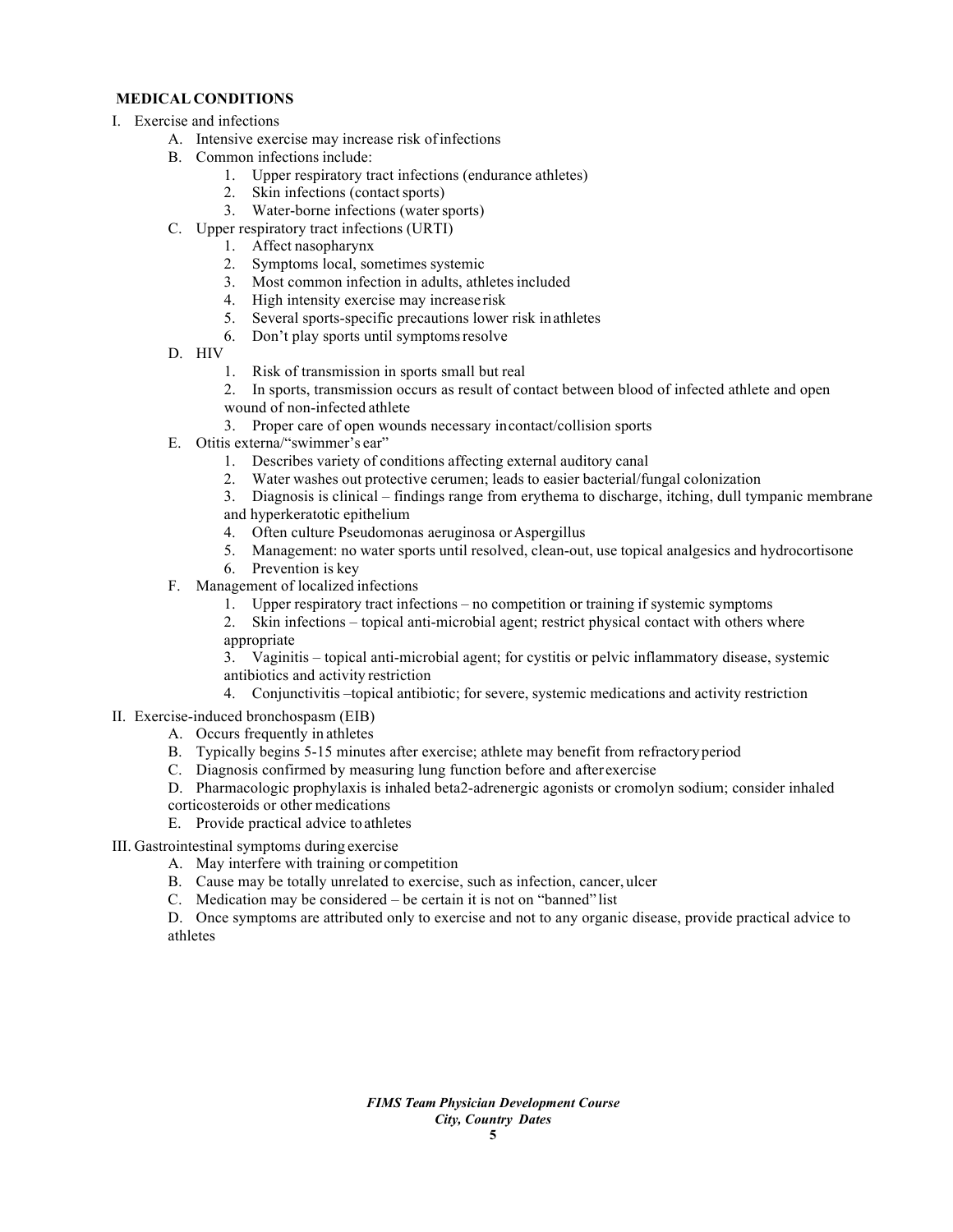#### **FIELDSIDE ASSESSMENT**

- I. Primary Survey Tips
	- A. Identify and reverse any life threatening injuries in a stepwise fashion
	- B. "ABCDE" approach
	- C. Always suspect a cervical spine injury, provide in-line immobilization of the neck until it is

cleared from injury

- D. Practice universal body precautions
- II. Secondary Survey Tips
	- A. Perform in a controlled environment
	- B. Detailed examinations of any injured system or joint; rule out associated injuries
	- C. Administer first aid treatments
- III. Triage Tips

A. The athlete should be safe from further injury, effective in participating, and relatively pain

- free before returning to play
- B. "When in doubt, sit it out"
- IV. Pre-event Planning Tips
	- A. Proper preparation is the key to successful event coverage
	- B. At minimum, the physician must be able to communicate with further medical staff, have adequate medical supplies to initially treat, and a means of transferring an athlete to an appropriate medical facility
	- C. Study the competition venue for areas of potential injury and access to injured athletes
	- D. Practice the emergency protocols
	- E. Consider temperature, weather and environment as potentialrisks

F. Establish that field side emergency equipment is available – spinal immobilization, AED, oxygen, adrenaline, ambulance

# **REHABILITATION**

- I. Pathophysiology of injury and repair The stages ofinjury
	- A. Inflammatory stage (2-4 days)
	- B. Fibroblastic-repair stage (4-6weeks)
	- C. Restoration-remodeling stage (months-years)
- II. Medications as part of the rehabilitation process
	- A. Analgesics
	- B. NSAIDs use and risks
	- C. Muscle relaxants
- III. Physical modalities
	- A. Cold modalities superficial cold
	- B. Heat modalities superficial heat, deep heat
	- C. Electrical modalities
	- D. Traction
- IV. Phases of rehabilitation and managementprinciples
	- A. Acute phase (first 48-72 hrs):
		- 1. Inflammation control
		- 2. RICE
		- 3. Medications
		- 4. Modalities
		- 5. Maintain flexibility, range of motion
		- *6.* Cross train
	- B. Subacute/recovery stage (3 days–3weeks):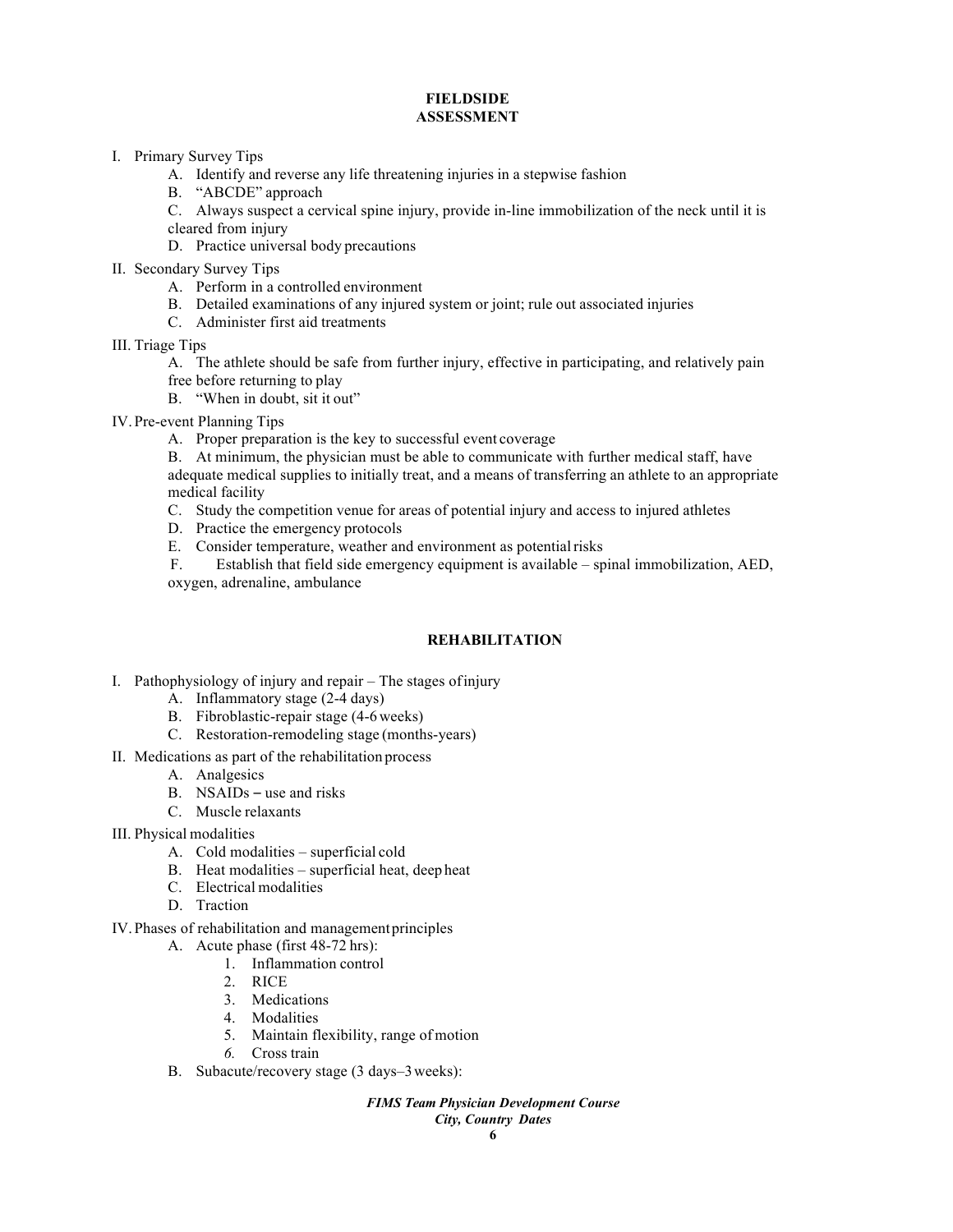- 1. Restore joint and soft tissue flexibility
- 2. Stretching
- 3. Strengthening
- 4. Resistance exercise
- 5. Stretch-shortening cycle (plyometrics)
- 6. Endurance
- C. Functional phase (weeks to months):
	- 1. Improve neuromuscular control and correct maladaptivebehaviors
	- 2. Sports-specific and multiplane activity
	- 3. Functional retraining
	- 4. Kinetic chain
	- 5. Balance and proprioception
	- 6. Agility drills.

#### **DOPING**

I. Prohibited Classes ofSubstances and methods as per WADA current list

#### **SPECIAL POPULATIONS**

#### I. Pre-pubertal children

- A. Variety of enjoyable activities
- B. Delay sport specialization, in general
- C. Compared with adults, greater risk of hypo/hyperthermia be attentive, hydrate
- D. Decreased muscle flexibility/bone strength from rapid growth decrease training during rapid growthspurts
- II. Strength training for youth
	- A. Strength training can be effective and safe, and help preventinjuries
	- B. Mainly neuromuscular adaptation
	- C. Goals: learn safe strength training principles, improve balance and proprioception,
	- decrease injury incidence/severity
	- D. For safety, must be well supervised, equipment adjusted for size; gradual, progressive

increase in sub- maximal resistance

- III. Adolescents
	- A. Pubertal development variable; growth rapid; body compositionchanges
	- B. Decreased strength of bone at physis (growth plate) and metaphysis near peak height

velocity; fractures more likely than sprains at wrist and ankle

- C. Muscles may be "short" relative to adjacent long bones, especially muscles that cross two joints.
- D. Weight control an issue for sport weight class, or for psychosocial reasons
- E. Substance experimentation/abuse

# IV.Gender differences

- A. Pre-pubertal
	- 1. Almost all motor skills acquired at similar ages
	- 2. Similar linear increase in muscle strength
	- 3. VO2max of girls is 85-90% that of boys
	- 4. No difference in endurance running performance
- B. Adolescence

1. Marked acceleration of boys' strength gain, gender difference greatest for upper extremities

2. Boys gain more strength than girls with same trainingprogram

3. Girls' VO2max decreases to 70% of boys, but still approximately 90% when expressed relative to fat-free mass

- 4. Greater gender difference in endurance running performance by mid-teens
- V. Women: young adult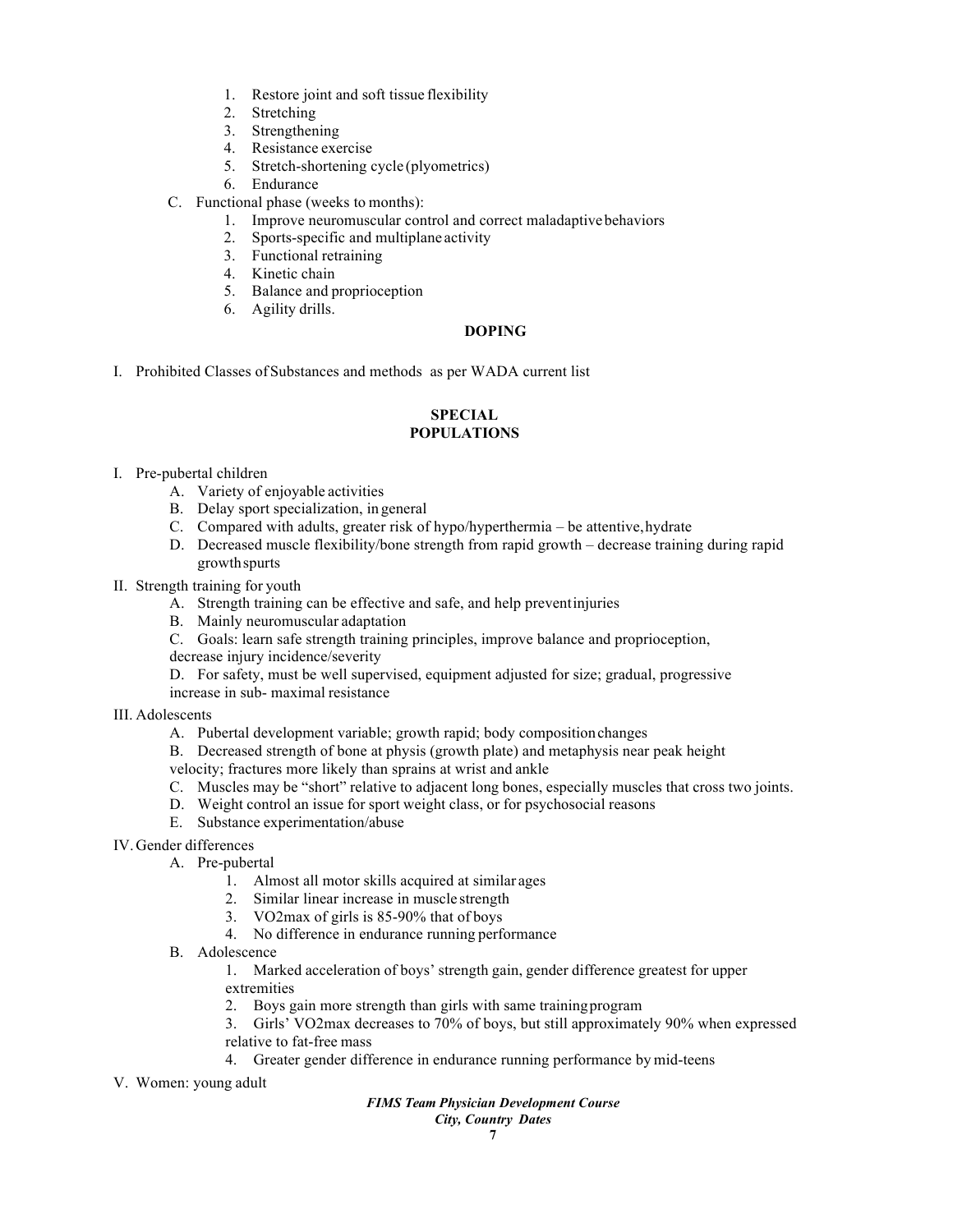A. Wide cultural variations in sport activities available to women; required clothing may increase hyperthermia risk, interfere with vision

- B. Compared with young adult men
	- 1. Lower VO2max (but same VO2max when expressed relative to fat-free mass)
	- 2. Decreased muscle cross-sectional area and bone size
	- 3. Less muscle hypertrophy with strength training (unless use exogenous anabolic steroids)
	- 4. No difference in strength trainability expressed as percentageincrease
- C. Special musculoskeletal considerations: more frequent
	- 1. Patellofemoral dysfunction,
	- 2. Anterior cruciate ligament rupture,
	- 3. Idiopathic scoliosis
- D. Special medical considerations:
	- 1. Iron deficiency
	- 2. Disordered eating/female athlete triad
	- 3. Thermoregulation differences
- E. Pregnancy:
	- 1. Regular exercise good for mother and fetus
	- 2. Mother should eat, rest, and hydrateappropriately
	- 3. Avoid exercise in heat/humidity, especially exercise with high intensity
	- 4. Monitor intensity carefully

#### VI. Senior athletes

- A. Less physical decline among physicallyactive
- B. Can even increase VO2max, muscle strength, muscle size
- C. Special musculoskeletal considerations:
	- 1. Increased incidence of osteoarthritis and tendinosis
	- 2. Uneven training schedule ("weekend warrior")
- D. Special medical considerations: cardiovascular disease, diabetes, orthopaedic considerations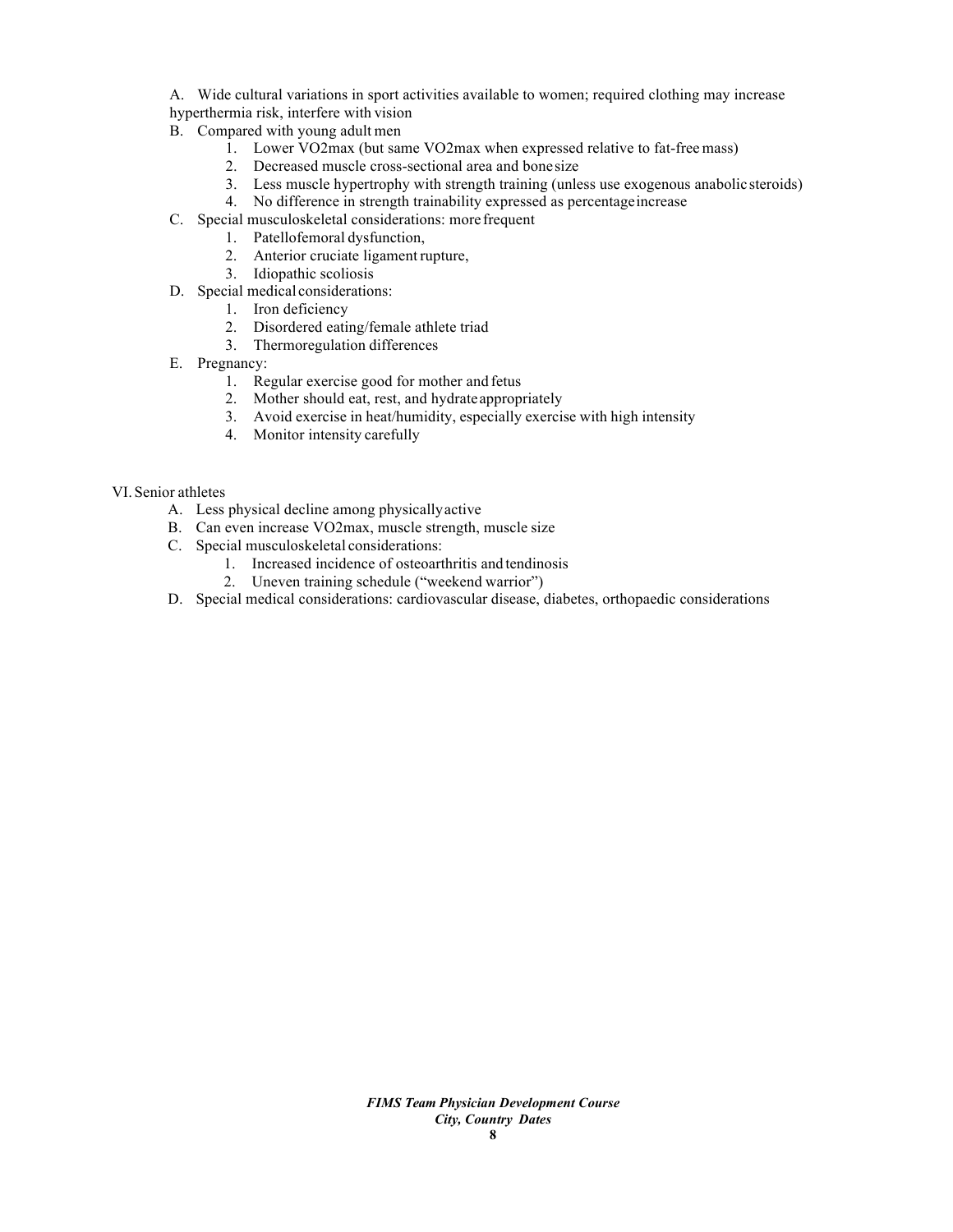# **HEAD AND NECK INJURIES**

# I. Cervical spine injury

- A. History
	- 1. Blow to the head or forceful bending/twisting of the neck
	- 2. May have experienced sensory change
- B. Exam
	- 1. Do not move the athlete
	- 2. Do not remove equipment unless necessary to establish/maintain airway
	- 3. Always assume unconscious athlete has neck injury
	- 4. Palpate for tenderness, deformity
	- 5. Perform focused neurologic exam
- C. Treatment
	- 1. If suspicion of neck injury, immobilize cervical spine and transport athlete for further
	- evaluation/treatment
- D. Return to action
	- 1. When neck has normal range of motion and strength and athlete can meet normal demands ofsport
	- 2. If any spinal cord injury has occurred, consider referral to specialist for return to play
	- recommendations
- II. Head injury
	- A. History
		- 1. Direct blow to head
		- 2. Loss of consciousness may or may not occur
	- B. Exam
		- 1. Assess level of consciousness
		- 2. Check cranial nerve function
		- 3. Examine for possible cervical spine injury
	- C. Treatment
		- 1. For more severe head injury, emergency transport fortreatment
		- 2. For very mild concussions, individualized based on establishedguidelines
	- D. Return to action

1. When head injury appears mild, no concussion has recently occurred, and normal mental status and motor function

- 2. Refer to published guidelines
- III. Brachial plexus neurapraxia
	- A. History
		- 1. Burning or tingling sensation down the arm following lateral bending of the neck
	- B. Exam
		- 1. May have decreased sensation and/or strength in the upper extremity
		- 2. Examine for evidence of cervical spine injury
	- C. Treatment
		- 1. Symptoms usually self-limited
		- 2. If symptoms prolonged, may need to strengthen weakened musclegroups
	- D. Return to action
		- 1. When normal strength and range of motion
- IV.Epistaxis (nosebleed)
	- A. History
		- 1. Direct blow to the nose
	- B. Exam
		- 1. Nose deformity or pain on palpation of the nasal bones suggest possible fracture 2. Identify bleeding anteriorly from the nostrils or posteriorly along the oropharynx
		- 2. Identify bleeding anteriorly from the nostrils or posteriorly along theoropharynx

*FIMS Team Physician Development Course City, Country Dates*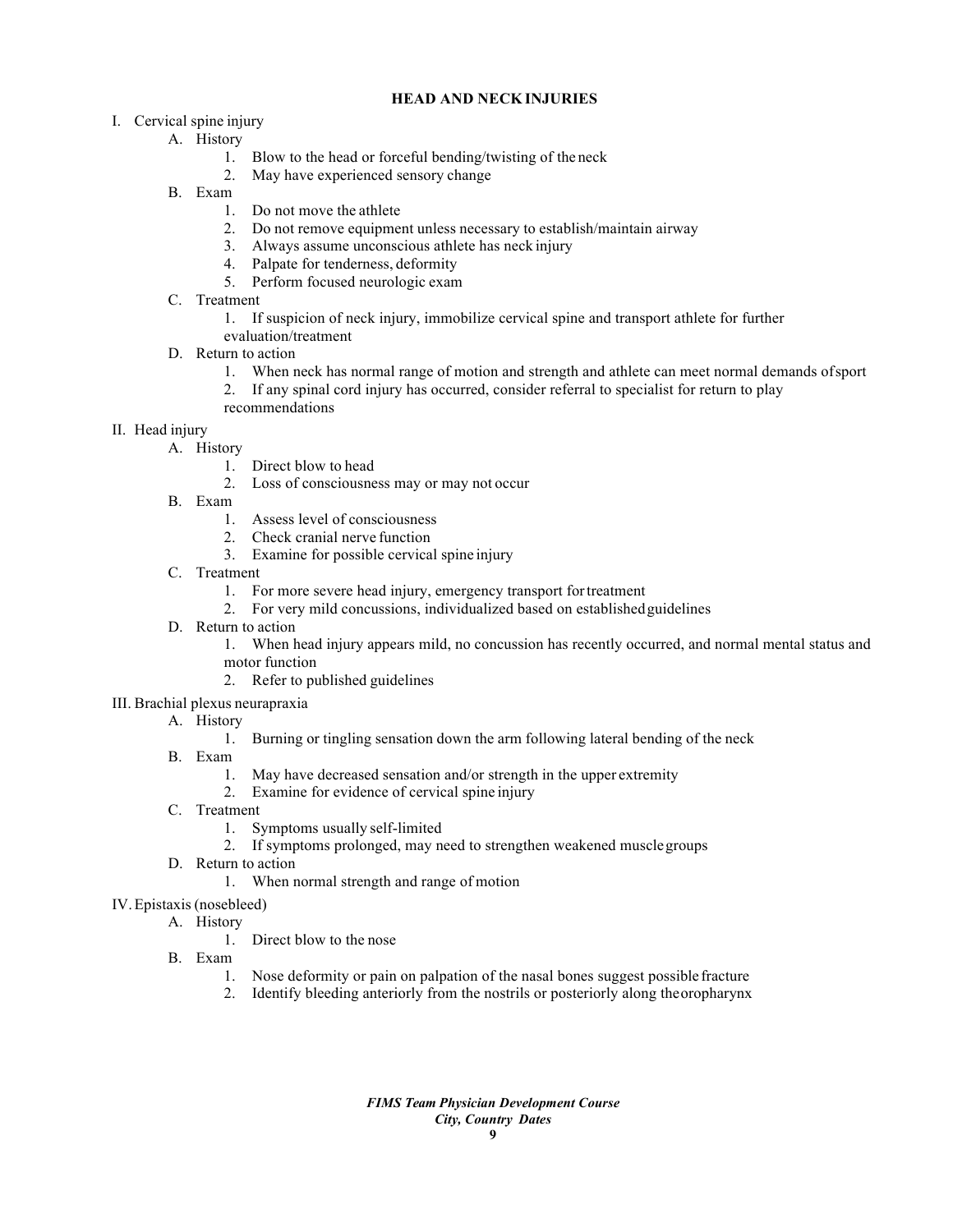C. Treatment

1. Anterior nosebleed – sit athlete forward while pinching nose under the nasal bones, applying pressure for at least 10 minutes; if bleeding continues, consider vasoconstrictor spray, cauterization or anterior packing of nostrils

- 2. Posterior nosebleed transport to medical facility for posteriorpacking
- D. Return to action
	- 1. When bleeding stops
- V. Dental injuries

A. History

- 1. Direct impact to the mouth/teeth
- B. Exam
	- 1. Bleeding or swelling around a tooth or gum
	- 2. Cracked, chipped or missing tooth
	- 3. Check the teeth that are adjacent to obviously injured teeth forloosening
- C. Treatment
	- 1. Dentist should evaluate within 24 hours ifsevere
	- 2. For tooth avulsion, immediately reposition tooth, after rinsing in water, in clean socket; transport athlete to medical/dental facility
	- 3. If socket is not clean, store tooth immediately in an appropriate medium
- D. Return to action
	- 1. When there is no risk of further damage to tooth
	- 2. Consult dentist forrecommendations
	- 3. Mouth guards can reduce the risk of injury to teeth
- VI.Eye injuries
	- A. History
		- 1. Direct contact with the eye
		- 2. Often complain of eye pain, blurred vision, tearing
		- 3. Floating spots, flashes of light, partial or complete loss of sight, and decreased quality of vision suggest internal eye injury
		- B. Exam
			- 1. Check visual acuity
			- 2. Examine pupils, extraocular movements, and peripheral field vision
			- 3. Perform fundoscopy with an opthalmoscope if possible
			- 4. Apply fluorescein to the eye to identify corneal abrasion with a cobalt blue light
		- C. Treatment
			- 1. Transfer the athlete to a medical facility for immediate evaluation if there is decreased visual acuity, bleeding, or internal injury to the eye
			- 2. Protect the eye with an eye shield and avoid any direct pressure to the eye
		- D. Return to action
			- 1. When pre-injury visual acuity recovers, the athlete is asymptomatic, and adequate time has passed to let the eye injury heal
			- 2. Polycarbonate, protective eyewear can prevent eye injuries
			- 3. An ophthalmologist can make return to play recommendations in complicated cases
- VII. Ear injuries
	- A. History
		- 1. Usually due to direct trauma, pressure change, orinfection
		- 2. Middle and inner ear injuries may present with hearing loss, dizziness, vertigo, pain, or ringing in the ears
		- 3. External ear problems present with pain and swelling
	- B. Exam
		- 1. Check hearing in both ears
		- 2. Examine the external and middle ear with an otoscope
		- 3. Nystagmus suggests an inner ear problem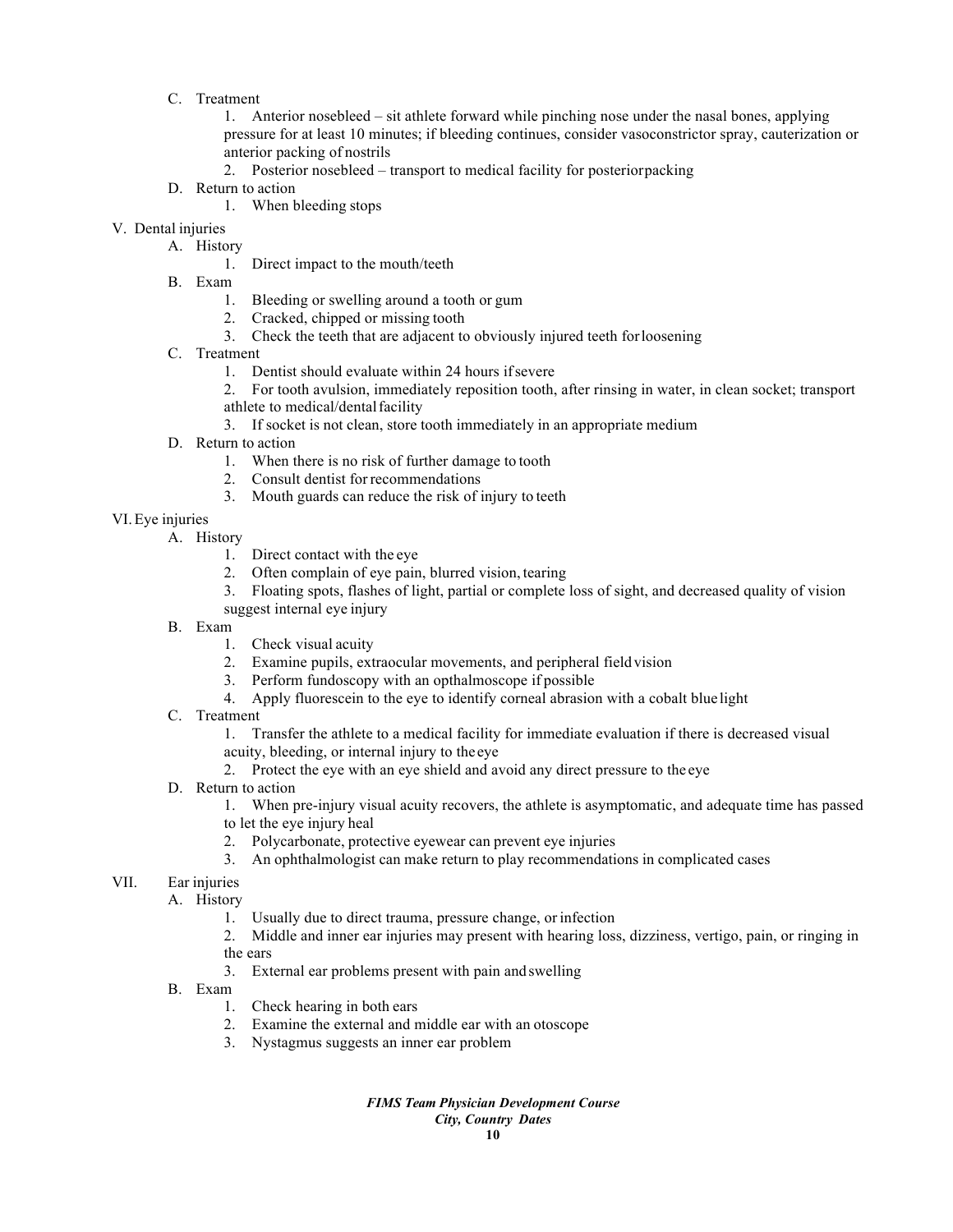C. Treatment

1. Acute hearing loss, sudden severe ear pain, and/or bleeding or cerebrospinal fluid leak from the ear canal should be evaluated immediately

- 2. A ruptured tympanic membrane usually healsspontaneously
- 3. Antibiotics can resolve external and middle earinfections
- D. Return to action
	- 1. When the athlete has adequate hearing to participate safely and effectively in sport
	- 2. Avoid water sports until a ruptured tympanic membrane heals
	- 3. Avoid activities involving altitude/pressure changes, while experiencing nasal congestion
	- 4. Proper headgear and hearing protection can prevent eartrauma

#### **SHOULDER INJURIES**

- I. Shoulder fractures
	- A. History
		- 1. Direct blow or axial load
	- B. Exam
		- 1. Local tenderness and swelling, possible deformity
	- C. Treatment
		- 1. Reduction/internal fixation/immobilization whereappropriate
		- 2. Rehabilitation to include periscapularstabilization
	- D. Return to action
		- 1. When athlete can meet demands of sport
- II. Glenohumeral shoulder dislocations
	- A. History
		- 1. Fall, or fall combined with separate impact (such as from another player)
		- 2. Athlete often feels shoulder pop out ofjoint
	- B. Exam
		- 1. Usually athlete holds shoulder adducted and externallyrotated
		- 2. Obvious deformity
	- C. Treatment
		- 1. Consider immediate reduction
		- 2. Consider surgical stabilization
	- D. Return to action
		- 1. When athlete can meet demands of sport
- III. Acromioclaviocular shoulder separation
	- A. History
		- 1. Impact to point of shoulder (from fall or blow)
	- B. Exam
		- 1. Local tenderness
	- C. Treatment
		- 1. Sling, surgery rarely indicated
	- D. Return to action
		- 1. When pain permits and athlete can meet demands ofsport
- IV. Sterno-claviocular shoulder separation
	- A. History
		- 1. Direct blow to the outside of the shoulder
	- B. Exam
		- 1. Tenderness and palpable deformity
	- C. Treatment
		- 1. Anterior SC separation consider closed reduction; rarely stays reduced but surgical stabilization rarely indicated
		- 2. Posterior SC separation requires emergent evaluation and generally needsreduction
	- D. Return to action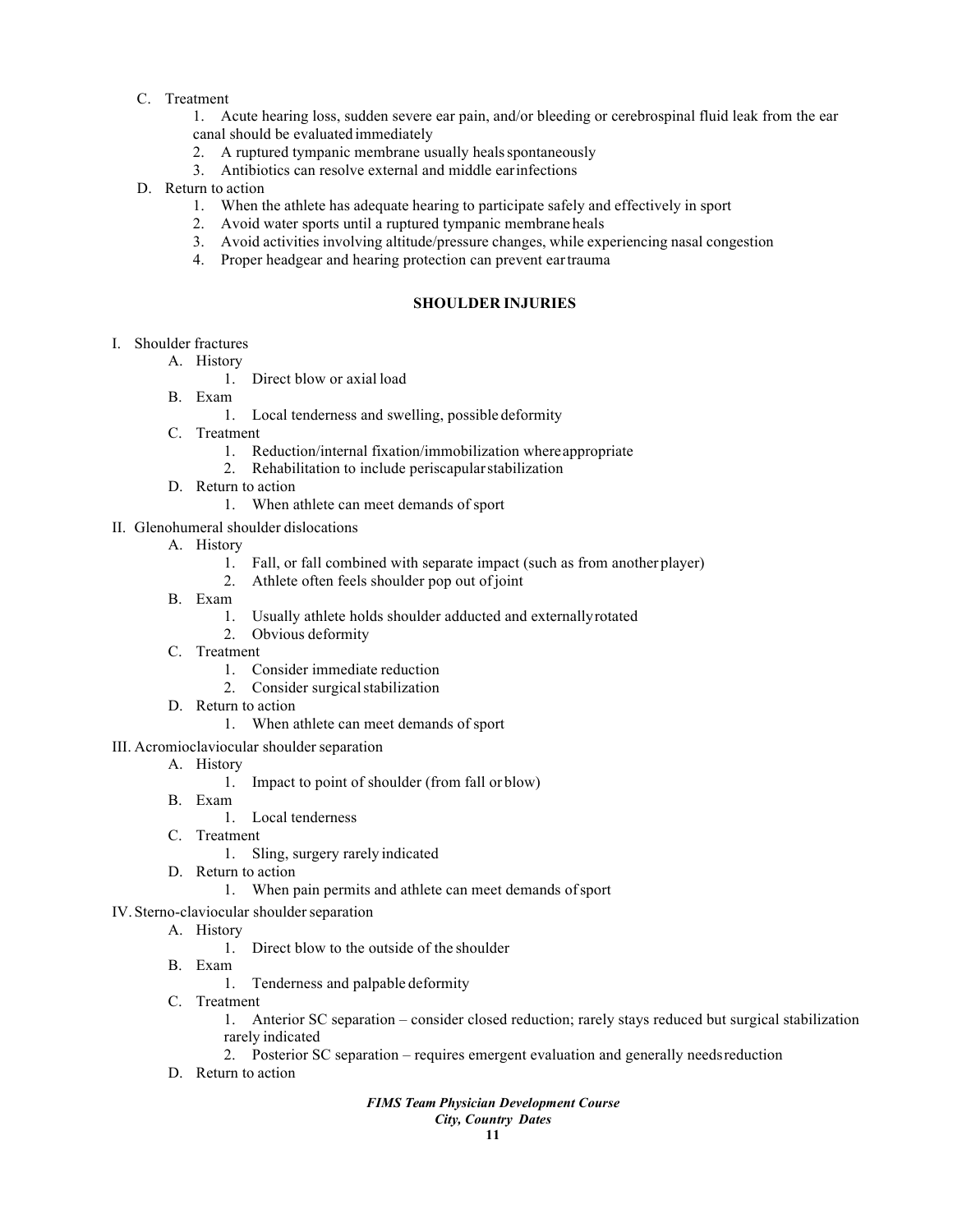1. When athlete can meet demands of sport

# V. Acute muscle/tendon rupture

- A. History
	- 1. Sudden forcible contraction followed by severe pain
	- 2. May hear or feel a "pop"
- B. Exam
	- 1. Weakness, palpable defect
- C. Treatment
	- 1. Surgical repair generally indicated, depends on severity and location
	- 2. Strengthen when sufficiently healed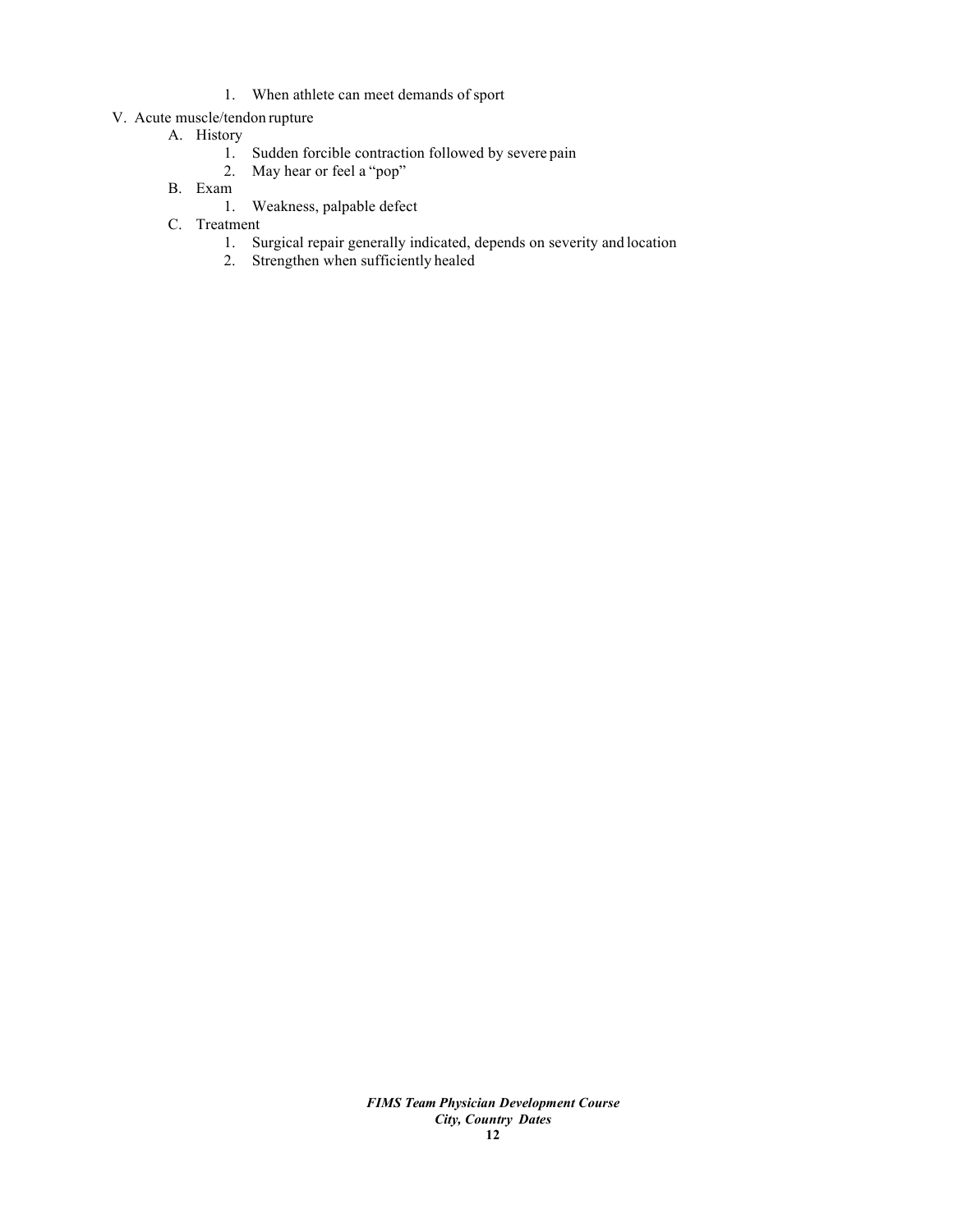- D. Return to action
	- 1. When athlete can meet demands of sport
- VI. Shoulder pain, non-acute
	- A. History
		- 1. Gradual onset of pain
		- 2. Single specific location, multiple locations, ordiffuse
		- 3. Consider pre-existing strength/flexibilitydeficits
	- B. Exam
		- 1. Determine specific locations oftenderness
		- 2. Shoulder hypermobility
		- 3. Pain with special tests
		- 4. Flexibility; strength of shoulder and shoulder stabilizers; check scapulothoracic motion
	- C. Treatment
		- 1. Make specific diagnoses where possible
		- 2. Strengthen entire kinetic chain
		- 3. NSAIDS, RICE
	- D. Return to action
		- 1. Normal strength and flexibility, preferablypain-free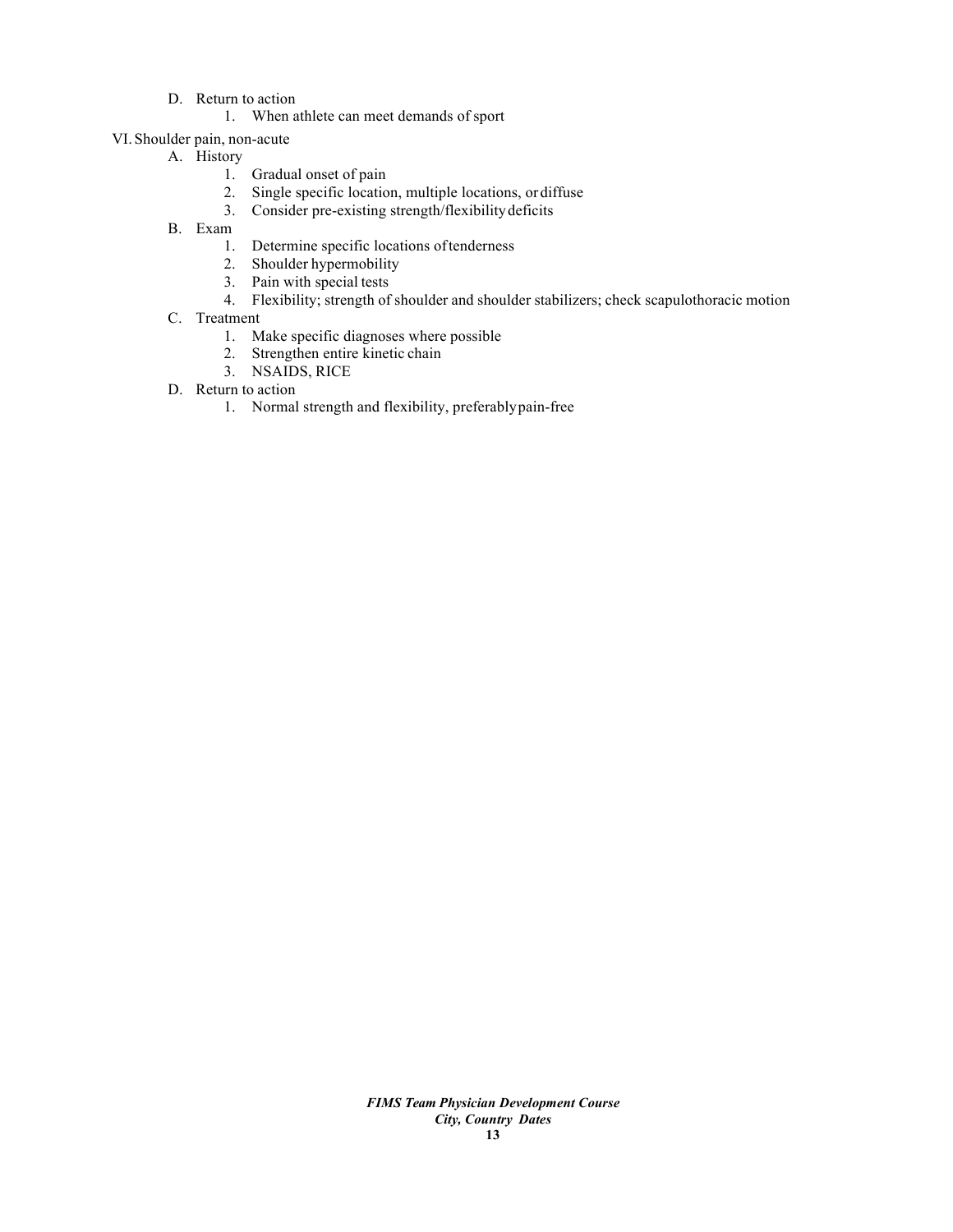# **ELBOW, HAND, AND FINGER INJURIES**

- I. Elbow fracture
	- A. History
		- 1. Severe elbow pain following fall or direct blow
	- B. Exam
		- 1. Possible deformity
		- 2. Major concern is circulation
	- C. Treatment
		- 1. Splint as found, or flexed slightly (20-30 degrees)
		- 2. Urgent/emergent transport for completeevaluation/treatment
	- D. Return to action
		- 1. Internal fixation may result in more prompt return toaction
		- 2. Must be pain-free with range of motion and strength to meet the demands of the sport
- II. Elbow dislocation
	- A. History
		- 1. Severe elbow pain following fall on outstretched hand with elbowextended
	- B. Exam
		- 1. Deformity, abnormal posterior prominence
		- 2. Circulation may be decreased
	- C. Treatment
		- 1. May consider on-field reduction if certain of diagnosis and have appropriate experience
		- 2. Splint in 30-60 degrees flexion
		- 3. Emergent transport for completeevaluation/treatment
	- D. Return to play
		- 1. When sufficient range of motion, strength, and confidence in required technical skills for the sport
		- 2. Consider continued use of elbow brace for sports
- III. Lateral epicondylitis
	- A. History
		- 1. Chronic pain on the outer elbow, often associated with racketsports
	- B. Exam
		- 1. Local tenderness and swelling
		- 2. Pain with resisted wrist extension, especially with pronated forearm
	- C. Treatment
		- 1. Remove factors causing injury
		- 2. Rest, ice, compression, NSAIDs, compressive sleeve or band
	- D. Return to play
		- 1. When normal grip strength is restored and forearm rotation strength is normal
- IV.Osteochondritis dissecans of the elbow
	- A. History
		- 1. Gradual onset of pain, seen most often in throwing athletes, gymnasts, orwrestlers
		- 2. Pain with throwing, or upper extremityweight-bearing
	- B. Exam
		- 1. Mild to moderate effusion
		- 2. Slight decrease of motion, particularly supination
		- 3. Tenderness at radiocapitellar joint
	- C. Treatment
		- 1. Stop activities causing injury
		- 2. Surgical interventions may be indicated
	- D. Return to action
		- 1. When elbow motion pain-free, osseous lesion healed, and strength is normal
- V. Elbow medial collateral ligamentinsufficiency
	- A. History
		- 1. Gradual onset of medial elbow pain related to repetitive valgus extension overload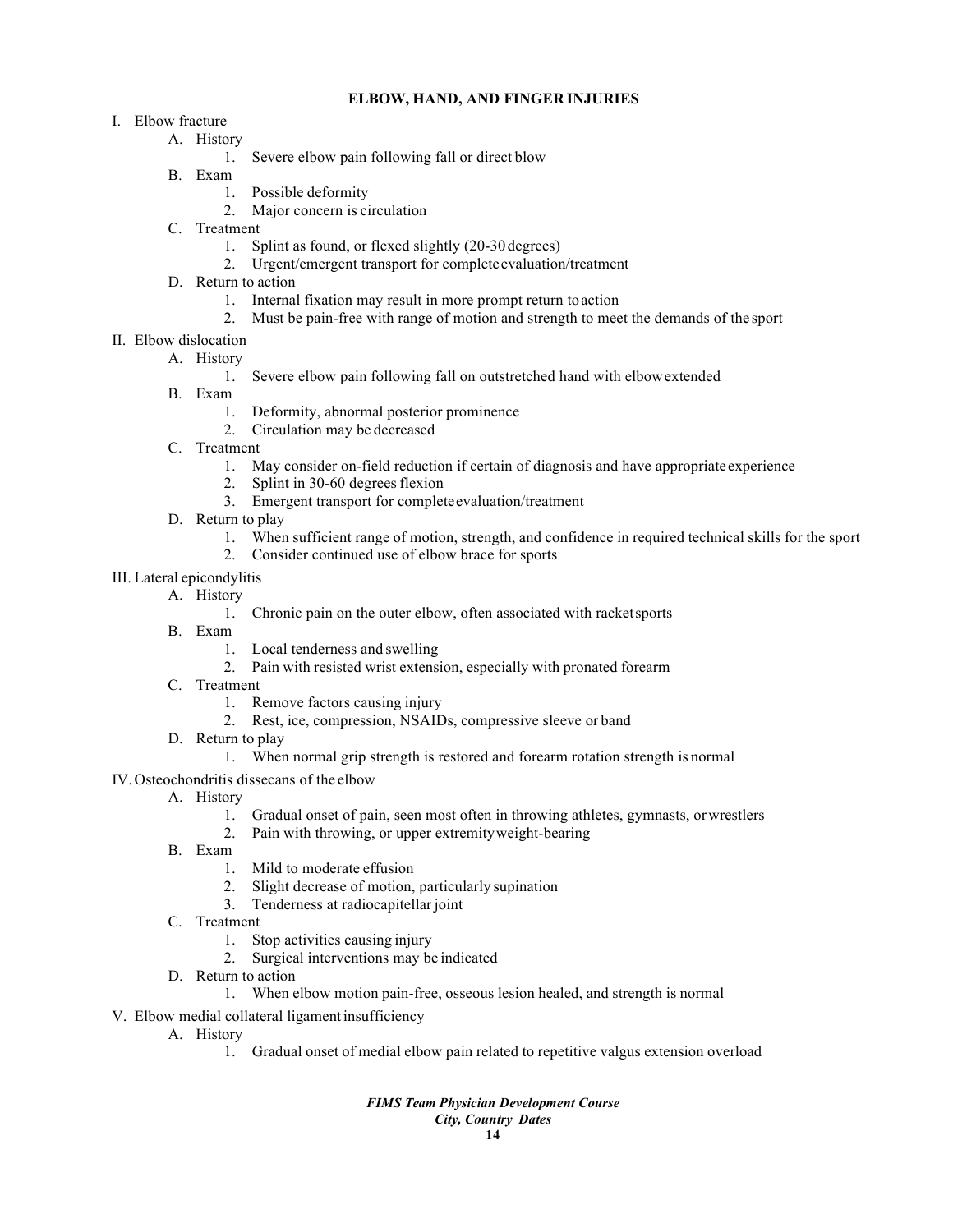- B. Exam
	- 1. Pain and laxity with valgus stress
	- 2. Ulnar nerve symptoms may be present
- C. Treatment
	- 1. If severe, condition may require surgical reconstruction
- D. Return to action
	- 1. Generally takes one full year following surgery
	- 2. Pitchers usually take two years to regain optimumperformance
- VI.Medial epicondylitis
	- A. History
		- 1. Valgus extension overload, especially in skeletally immature athletes
		- 2. In skeletally mature athletes, may co-exist with medial collateral ligament insufficiency
	- B. Exam
		- 1. Localized tenderness over medial epicondyle
		- 2. Pain with resisted pronation/wristflexion
	- C. Treatment
		- 1. Rest, ice
		- 2. Regain lost motion and restore strength
		- 3. Assess and correct throwing biomechanics
	- D. Return to action
		- 1. When pain-free and can meet the demands of the sport
- VII. Forearm/wrist fractures
	- A. History
		- 1. Severe forearm/wrist pain following fall or direct blow
		- B. Exam
			- 1. Possible deformity
			- 2. Major concern is circulation
		- C. Treatment
			- 1. Splint as found
			- 2. Urgent/emergent transport for completeevaluation/treatment
		- D. Return to action
			- 1. Internal fixation may result in more prompt return toaction
			- 2. Must be pain-free with range of motion and strength to meet the demands of the sport
- VIII. Carpal navicular (scaphoid) fracture
	- A. History
		- 1. Wrist pain following fall onto outstretchedhand
		- 2. Pain may be only moderate
	- B. Exam
		- 1. Tenderness in anatomic "snuff box"
		- 2. Wrist motion slightly limited
		- 3. Initial x-rays may be negative
	- C. Treatment
		- 1. Ice, splinting, elevation
		- 2. Open reduction and internal fixation required for significant displacement
	- D. Return to action
		- 1. If sport places high demands on wrist, return to action not permitted until fracture healing is complete and strength and range of motion are sufficient for the sports demands
- IX.Carpal tunnel syndrome
	- A. History
		- 1. Gradual onset of median nerve symptoms that may awaken sleeping athlete
	- B. Exam
		- 1. Tinnel's sign positive over median nerve atwrist
		- 2. Decreased sensation of the thumb, index finger and long finger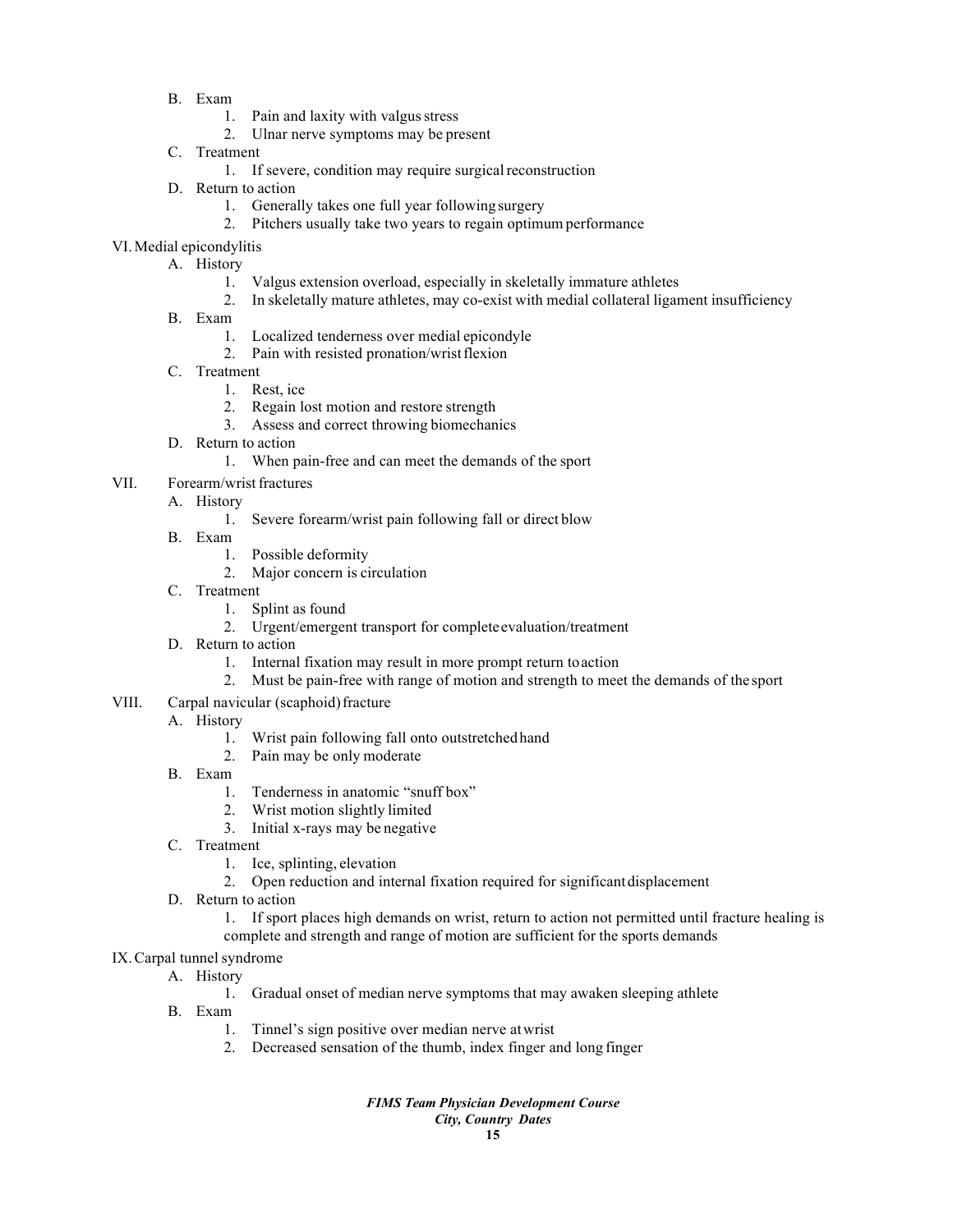- C. Treatment
	- 1. Rest, ice, splinting
	- 2. Surgical release indicated for recalcitrant symptoms
- D. Return to action
	- 1. When symptoms have resolved and weakened muscles are strong enough to meet demands of the sport
- X. DeQuervain's disease
	- A. History
		- 1. Gradual onset of dorsoradial wrist pain
	- B. Exam
		- 1. Local swelling over the involved tendons
		- 2. Pain with stretch ofthe involved tendons ("Finkelstein's test")
	- C. Treatment
		- 1. Rest, ice, splinting; eliminate factors causingcondition
		- 2. Oral NSAIDs; corticosteroid injection ifrecalcitrant
		- 3. Surgical release oif does not respond to non-operativetreatment
	- D. Return to action
		- 1. Wear splint if possible (even after symptom resolution to prevent recurrence)
- XI.Hand laceration/human bite
	- A. History
		- 1. Obvious loss of skin integrity with or without activebleeding
		- 2. Injury may have occurred when athlete's hand impacted another athlete's teeth
	- B. Exam
		- 1. Examine finger sensation, circulation, and activemotion
	- C. Treatment

1. For active bleeding, apply clean compressive dressing and transport urgently/emergently for further assessment/treatment

2. Do not close human bite lacerations; strongly consider antibiotic treatment; observe carefully for signs of infection

- D. Return to action
	- 1. When healing sufficient to meet demands of the sport
- XII. Metacarpal fractures

#### A. History

- 1. Boxer's fracture hand pain after hitting object/opponent with closed fist
- 2. Metacarpal shaft fracture hand pain after fall or direct blow
- B. Exam
	- 1. Local tenderness
	- 2. Boxer's fracture metacarpal head palpable in the palm
	- 3. Metacarpal shaft fracture obvious metacarpal deformity best visualized from the dorsum
- C. Treatment

1. May accept some angulation; accept almost no angulation of index, but progressively more angulation acceptable with third, fourth, and fifth metacarpal neck fractures

- 2. For shaft fractures, little angulation can be accepted
- 3. To maintain reduction, internal fixation oftenrequired
- D. Return to action

1. When healing is solid (or fracture can be safely protected with an immobilization device) and athlete has no pain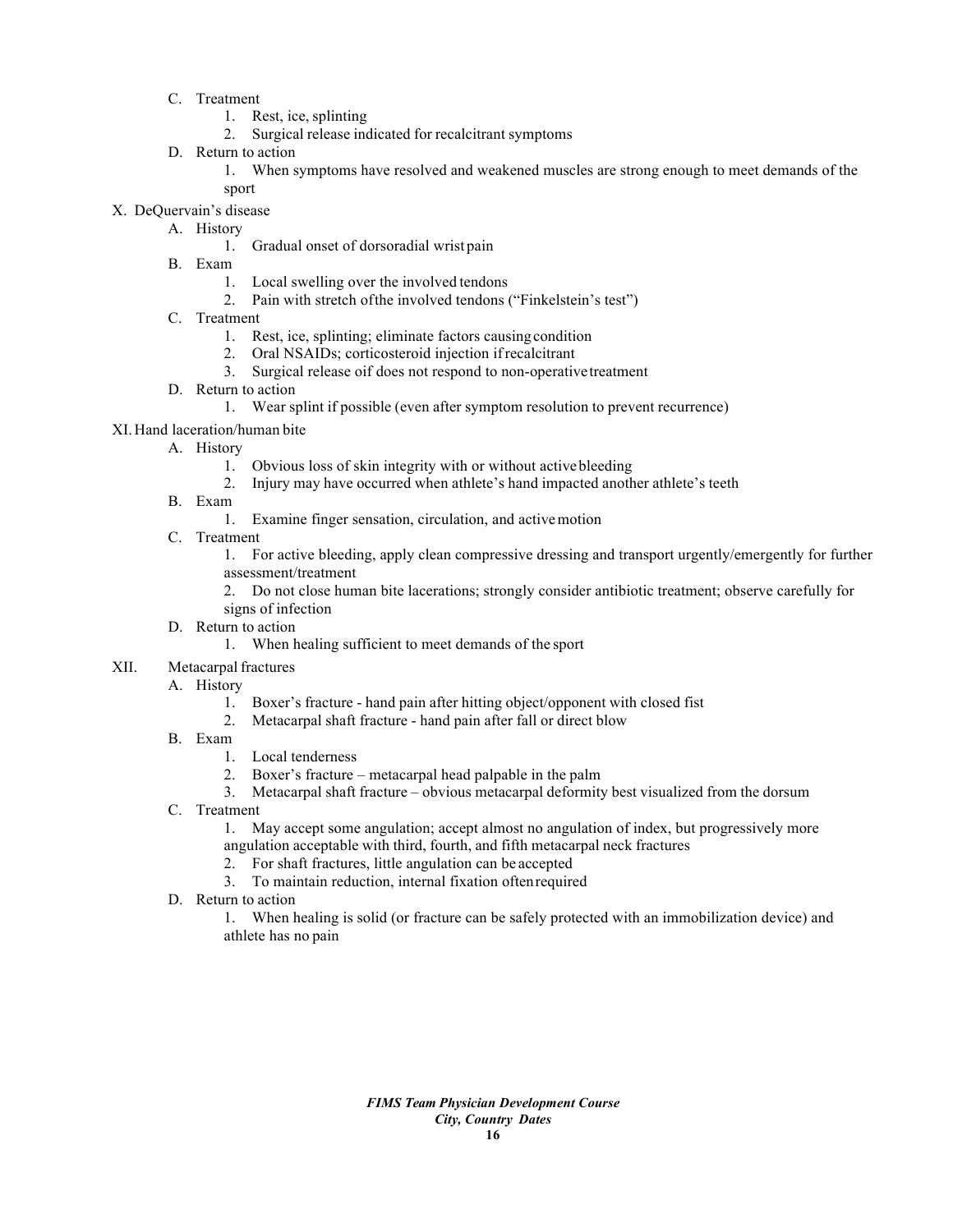- XIII. Proximal thumb fractures
	- A. History
		- 1. Pain and swelling at base of thumb following fall or directblow
	- B. Exam
		- 1. Thumb appears deformed
		- 2. x-ray provides anatomic diagnosis
	- C. Treatment
		- 1. Minimally displaced well-molded cast orsplint
		- 2. In skeletally mature need anatomic position, using internal fixation as necessary
	- D. Return to action
		- 1. When hand is pain-free, full range of motion, and good strength
		- 2. May need padded splint
- XIV. Thumb ulnar collateral ligament sprain/"gamekeeper'sthumb"

# A. History

- 1. Fall onto outstretched hand with thumb abducted
- B. Exam
	- 1. Tenderness at ulnar aspect, base of thumb
	- 2. Abduction stress shows instability and/orpain
	- 3. Use x-ray to check for Stener lesion (interposedtissue)
- C. Treatment
	- 1. Individualize based on athletes' needs
	- 2. If no Stener lesion, either immobilize until healed or consider surgical repair/reconstruction
	- 3. With Stener lesion, need to remove interposed tissue surgically and then repair/reconstruct
- D. Return to action
	- 1. Minimum 6-8 weeks; may require 10-12 weeks
	- 2. When full, pain-free range of motion
- XV. "Jammed finger" (describes several conditions affecting interphalangeal joints)
	- A. History
		- 1. Finger joint pain often following blow to tip of extendedfinger
	- B. Exam
		- 1. Differential diagnosis includes shaft fracture; sprain/dislocation of interphalangeal joint; and/or intra-articular fracture
		- 2. Tenderness usually localized to specific area injured
	- C. Treatment
		- 1. Shaft fractures
			- a) Cannot accept any rotational or ulnar/radialdeviation
			- b) May accept slight angulation into extension or flexion
			- c) Internal fixation usually needed to hold reduction
		- 2. Interphalangeal joint dislocation
			- a) Closed reduction usually is stable
			- b) May need surgical stabilization for large articular fragment
			- c) For activity, dorsal splint and "buddy tape"
		- 3. Other ligament injury
			- a) Splint or "buddy tape" as needed
	- D. Return to action
		- 1. If no significant fracture, may return to activity with splint/"buddy tape" when pain allows
		- 2. Any fracture must be sufficiently healed to meet the demands of thesport

*FIMS Team Physician Development Course City, Country Dates* **17**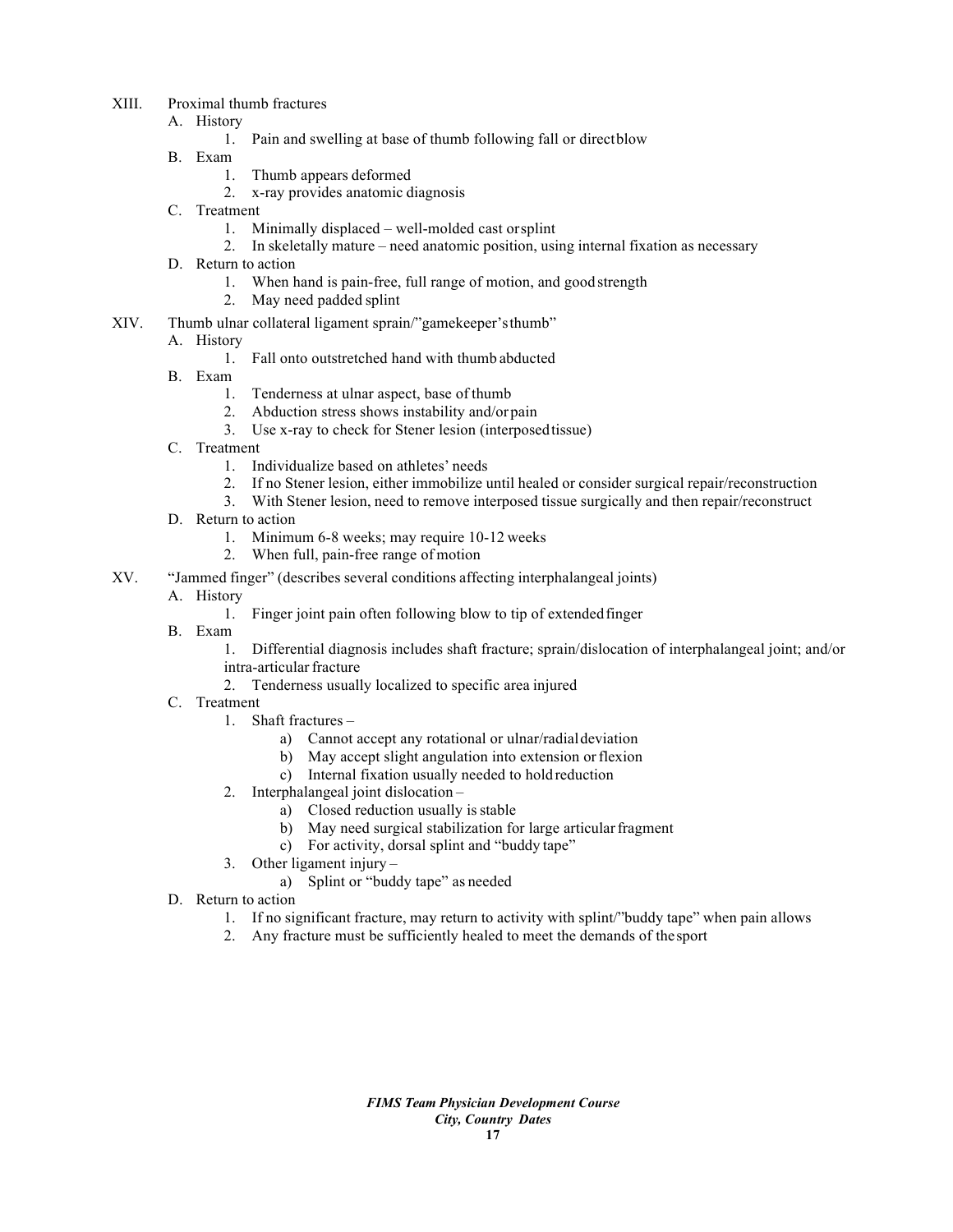## **HIP, PELVIS, AND SPINE INJURIES**

- I. Adductor and hamstring strains
	- A. History
		- 1. Sudden eccentric contraction with sudden pain
	- B. Exam
		- 1. Local tenderness, swelling, muscle spasm
	- C. Treatment
		- 1. RICE; no stretching until acute symptoms have resolved
		- 2. Emphasize dynamic eccentric strengthening
	- D. Return to action
		- 1. When pain resolves
- II. "Hip pointer" (iliac crest contusion)
	- A. History
		- 1. Direct blow
	- B. Exam
		- 1. Point tender; often muscle spasm
	- C. Treatment
		- 1. RICE; crutches as needed
		- 2. Stretching particularly important
	- D. Return to action
		- 1. When pain resolves and can meet demands of sport
		- 2. May need special protective padding
- III. Avulsion fractures
	- A. History
		- 1. Usually adolescent
		- 2. Sudden pain in apophyseal region following forceful muscle contraction
	- B. Exam
		- 1. Local tenderness
		- 2. Hip usually held in flexion
		- 3. Test for specific point of injury by having athlete contract attached muscle,i.e.
			- a) Anterior superior iliac spine sartorius attachment
			- b) Anterior interior iliac spine rectus femoris
			- c) Iliac apophysis abdominals
			- d) Lesser trochanter iliopsoas
			- e) Ischial tuberosity hamstrings
	- C. Treatment
		- 1. Crutches as needed
		- 2. RICE
		- 3. Gentle stretching as pain decreases
	- D. Return to action
		- a) Normal range of motion and strength
		- b) Usually 4-8 weeks

# IV.Osteitis pubis

- A. History
	- 1. Chronic, progressive pubic/groin pain
- B. Exam
	- 1. Tenderness directly over symphysis
- C. Treatment
	- 1. Rest, NSAID's, heat
	- 2. Prolonged rehabilitation (typically 3-9months)
- D. Return to action
	- 1. When symptoms allow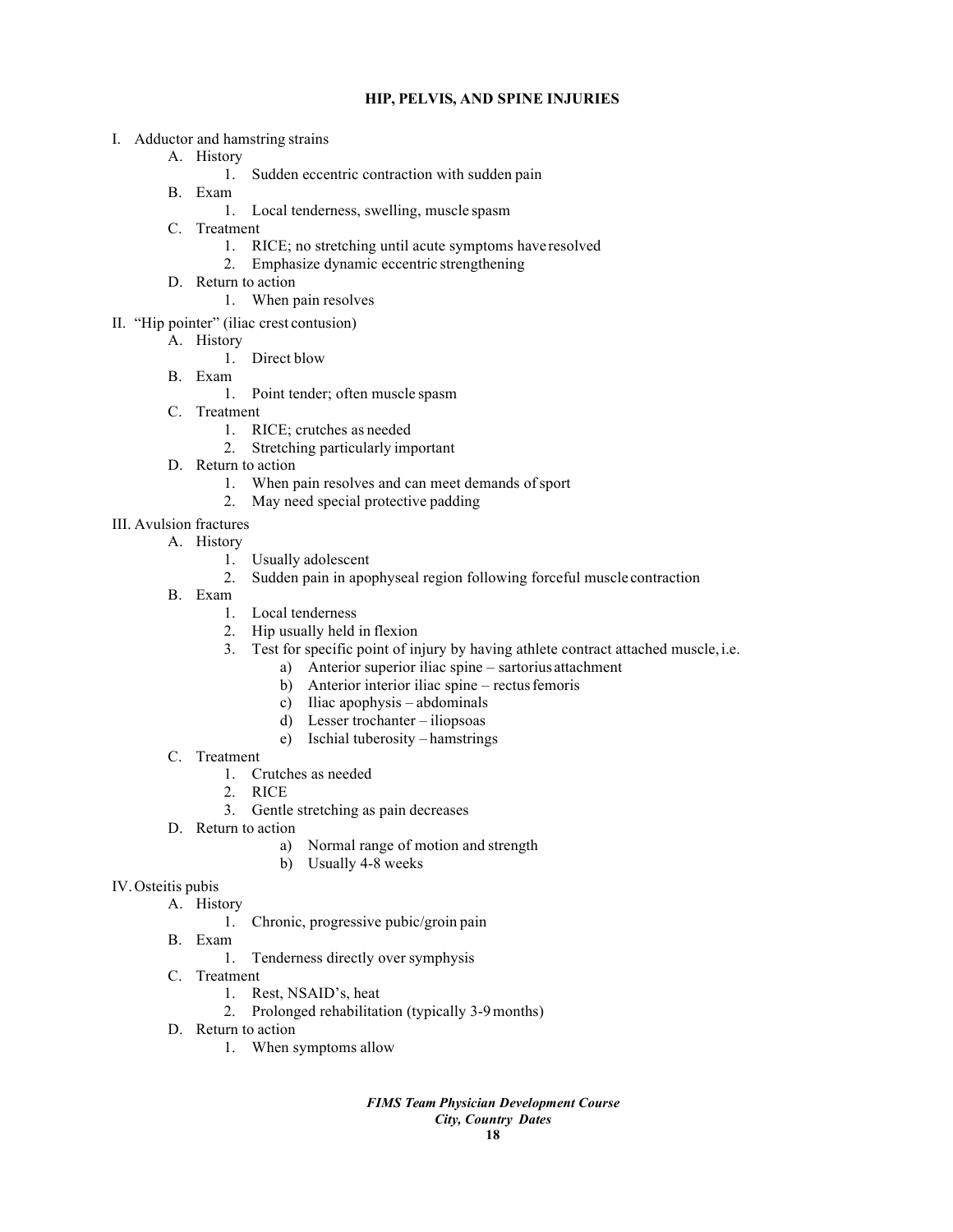# V. Snapping hip

- A. History
	- 1. Usually gradual-onset
	- 2. Generally either iliotibial band or iliopsoastendon
	- B. Exam
		- 1. Iliotibial band local tenderness; positive Obertest
		- 2. Iliopsoas tendon palpable snapping anteromedial hip region with flexion/extension
	- C. Treatment
		- 1. Iliotibial band rest, ice, stretch ITB
		- 2. Iliopsoas tendon rest, NSAID's, heat, core strengthening
	- D. Return to action
		- 1. When able to meet demands of sport

# VI. Stress fracture of the femoral neck

- A. History
	- 1. Gradual onset groin or thigh pain
- B. Exam
	- 1. Usually, pain with internal rotation
	- 2. Imaging for diagnosis
- C. Treatment
	- 1. Compression fractures weight-bearing as tolerated, but only when pain-free
	- 2. Tension-type fractures often require internal-type fixation
- D. Return to action
	- 1. When fully healed
- VII. Back strain
	- A. Exam
		- 1. Back pain, with or without pre-existing back problem
		- 2. No neurologic symptoms
	- B. Diagnosis
		- 1. Spine and/or paraspinal muscle tenderness, spasm
	- C. Treatment
		- 1. Symptomatic, followed by stretching and strengthening
	- D. Return to action
		- 1. When able to fulfill demands of specific sport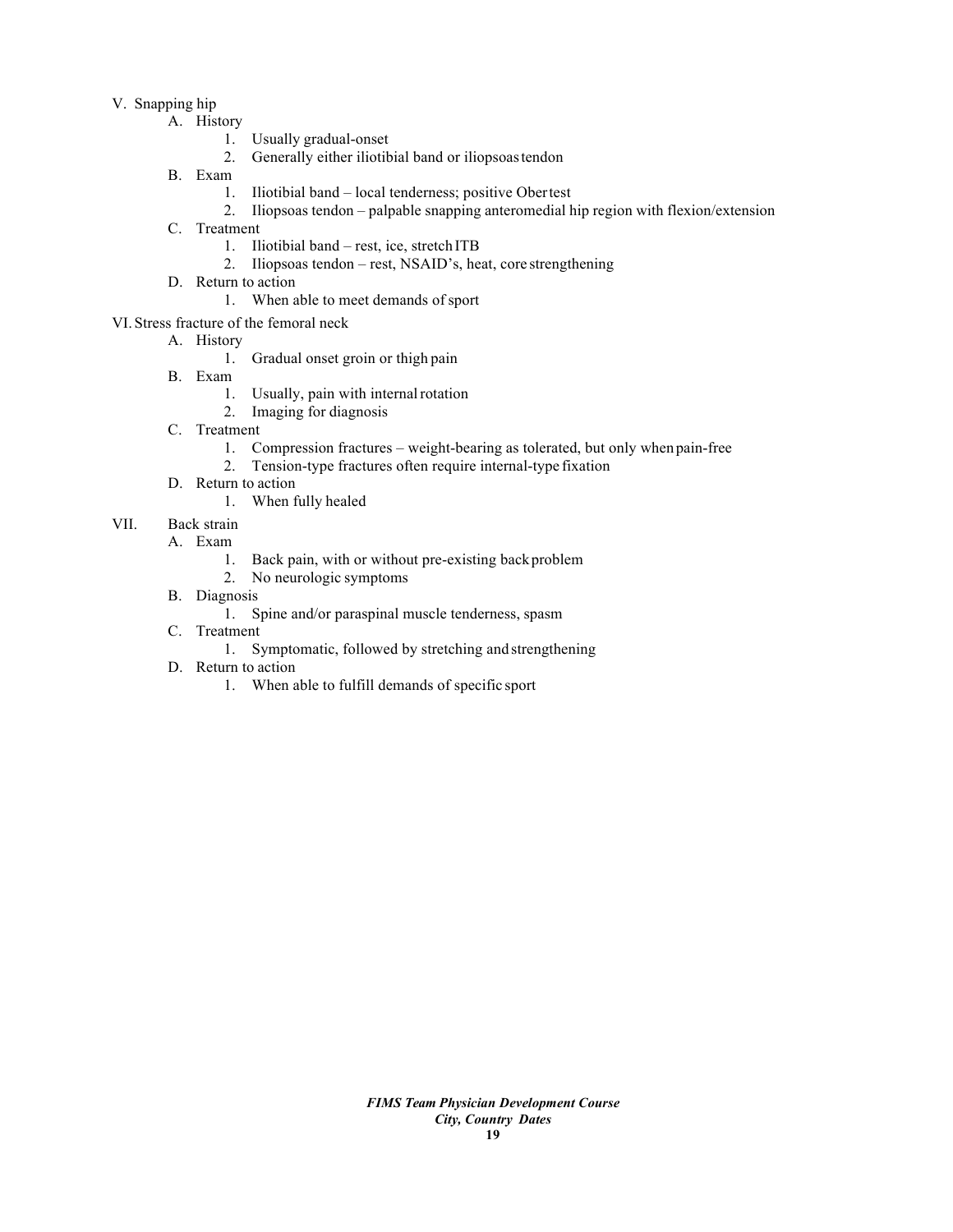# VIII. Herniated disk

- A. History
	- 1. Acute or gradual onset of pain
	- 2. Radicular symptoms
	- 3. Presentation in adolescence often atypical
	- 4. Pain worse with flexion, coughing, sitting
- B. Exam
	- 1. Pain with motion
	- 2. Neurologic abnormality
- C. Treatment
	- 1. Non-operative, symptomatic, therapeutic exercises
	- 2. Surgery when persistent or with progressive neurologic deficit
	- 3. Bowel or bladder symptoms suggest cauda equina syndrome a surgical emergency
- D. Return to action
	- 1. When pain-free with normal range of motion and strength
- IX. Spondylolysis
	- A. History
		- 1. Gradual onset, athlete involved in flexion-hyperextensionmaneuvers
	- B. Exam
		- 1. Pain with hyperextension
	- C. Treatment
		- 1. Anti-lordotic brace orsymptomatic
		- 2. Core strengthening; correct flexibilitydeficits
		- 3. Surgery occasionally indicated
	- D. Return to action
		- 1. When asymptomatic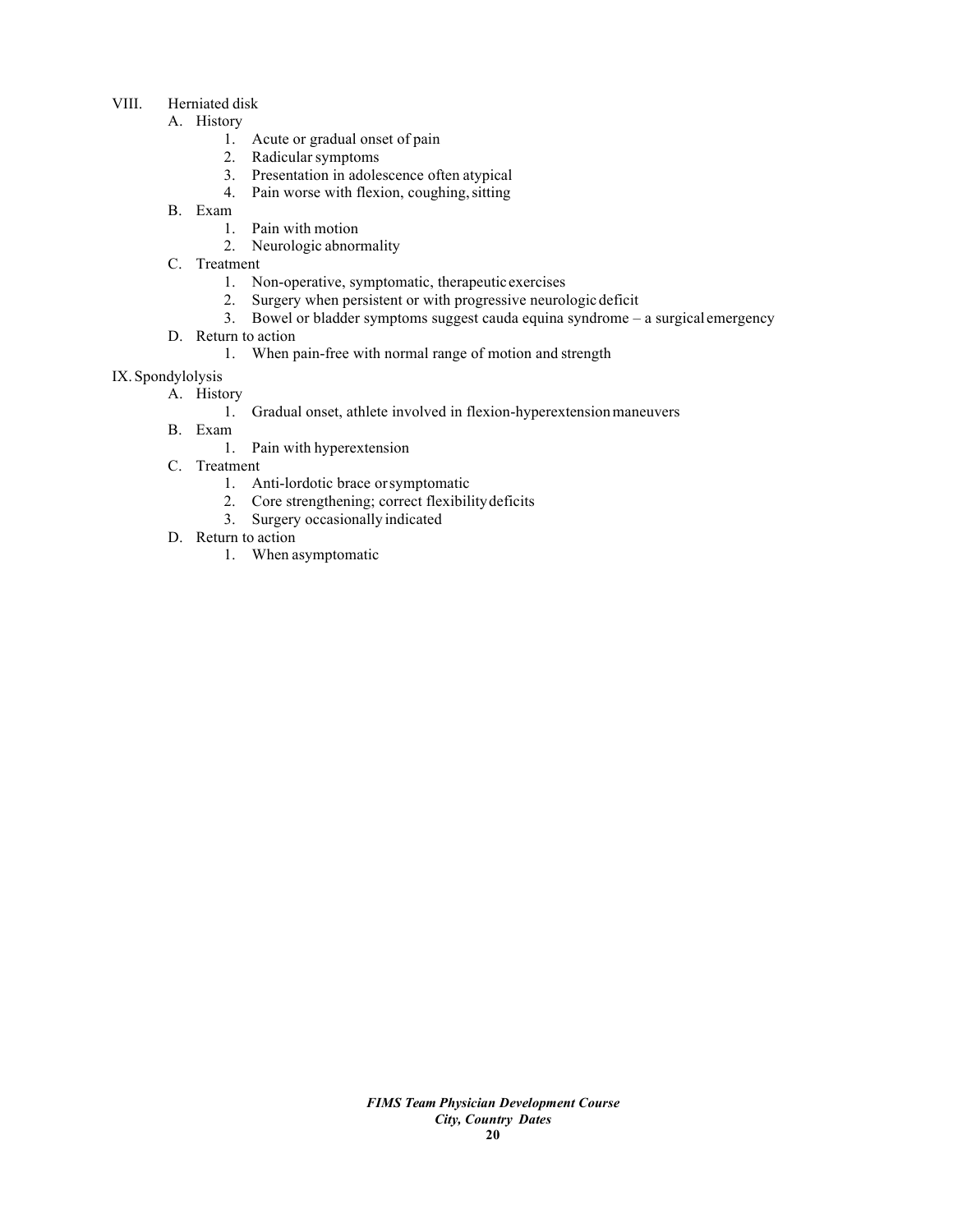# **KNEE INJURIES**

# I. ACL rupture

- A. History
	- 1. Sudden deceleration or valgus/rotational force
- B. Athlete "Heard a pop"
	- 1. Rapid onset of marked swelling
- C. Exam
	- 1. Positive Lachman
- D. Treatment
	- 1. Surgical treatment generally necessary
	- 2. Functional non-operative treatment occasionally successful for athletes
	- 3. 6-12 months rehabilitation before return to action
- E. Return to action
	- 1. Full range of motion
	- 2. At least 90% normal strength and endurance
- II. MCL rupture
	- A. History
		- 1. Valgus force
		- 2. Minimal to significant swellling depending ondegree
	- B. Exam
		- 1. Local tenderness
		- 2. Valgus stress test indicates severity
	- C. Treatment
		- 1. For isolated, protected mobilization, weight-bearing as tolerated
	- D. Return to action
		- 1. Pain free, full range of motion, at least 90% normal strength and endurance

# III. Meniscus tear

- A. History
	- 1. Twisting and/or flexion injury; possible associated ligament rupture
	- 2. Swelling may be sudden or occur over 24 hours
- B. Exam
	- 1. Focal joint line tenderness
	- 2. Pain with compression/rotation test
- C. Treatment
	- 1. Arthroscopic surgery often indicated for specific diagnosis and treatment
- D. Return to action
	- 1. Timing dependent on whether meniscus repaired or partially excised
	- 2. Full range of motion, able to meet demands ofsports
- IV. Patellar dislocation
	- A. History
		- 1. Sudden giving way sensation of kneecap going out of place; may reduce spontaneously or remain locked in dislocated position, rapid, marked swelling
	- B. Exam
		- 1. Patella may still be dislocated, usuallylaterally
		- 2. Exquisite tenderness medial to patella(retinaculum)
		- 3. Tender anterior lateral femoral condyle may indicate articular fracture
		- 4. Possible associated ACL tear will give positiveLachman
	- C. Treatment

1. Early mobilization, possible arthroscopic surgery for treatment of articular fracture and/or medial repair

> *FIMS Team Physician Development Course City, Country Dates* **21**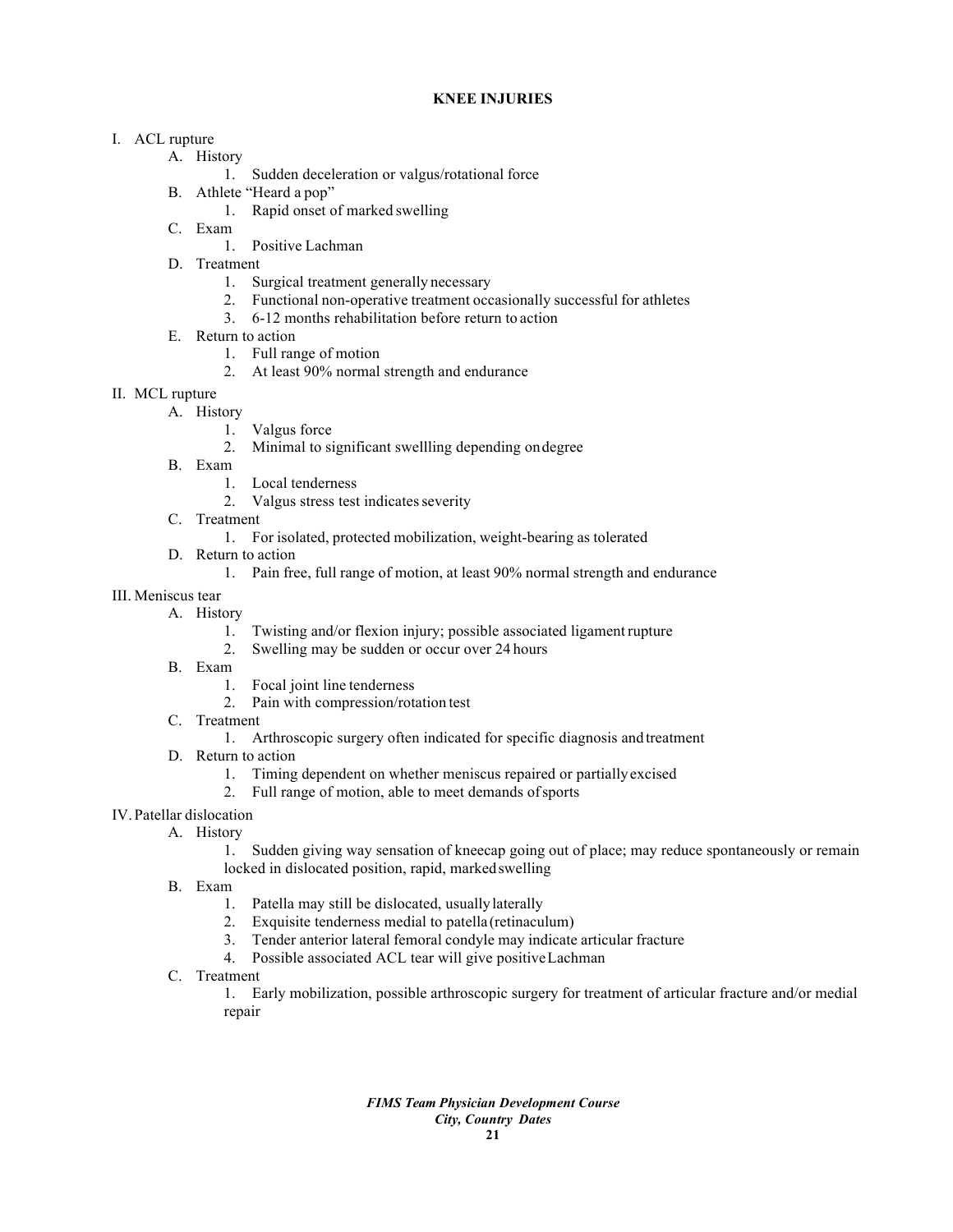- D. Return to action
	- 1. Full range of motion
	- 2. Normal muscle strength, especially medialquadriceps
	- 3. When athlete can meet demands of sport
- V. Posterior cruciate ligamentrupture
	- A. History
		- 1. Blow to proximal anterior tibia, usually with hyperextended or flexed knee
		- 2. Extent of injury often not apparent
	- B. Exam
		- 1. Positive posterior sag test, positive posteriordrawer
		- 2. Check for associated ligament/meniscus injury
	- C. Treatment
		- 1. Individualized as tooperative/non-operative
	- D. Return to action
		- 1. Full range of motion
		- 2. Strength and endurance to meet demands of sport
- VI.Anterior knee pain, non-acute
	- A. History
		- 1. Gradual onset of pain
		- 2. Single specific location, multiple locations, ordiffuse
		- 3. Effusion suggests more serious problem
		- 4. Consider previous injuries to any portion of the limb
	- B. Exam
		- 1. Determine specific locations oftenderness
		- 2. Patellar mobility
		- 3. Muscle flexibility and strength
	- C. Treatment
		- 1. Make specific diagnoses where possible
		- 2. Generally, stretching and strengthening to correct deficits
		- 3. NSAIDS, RICE
	- D. Return to action
		- 1. Full range of motion, no effusions, and able to meet demands ofsport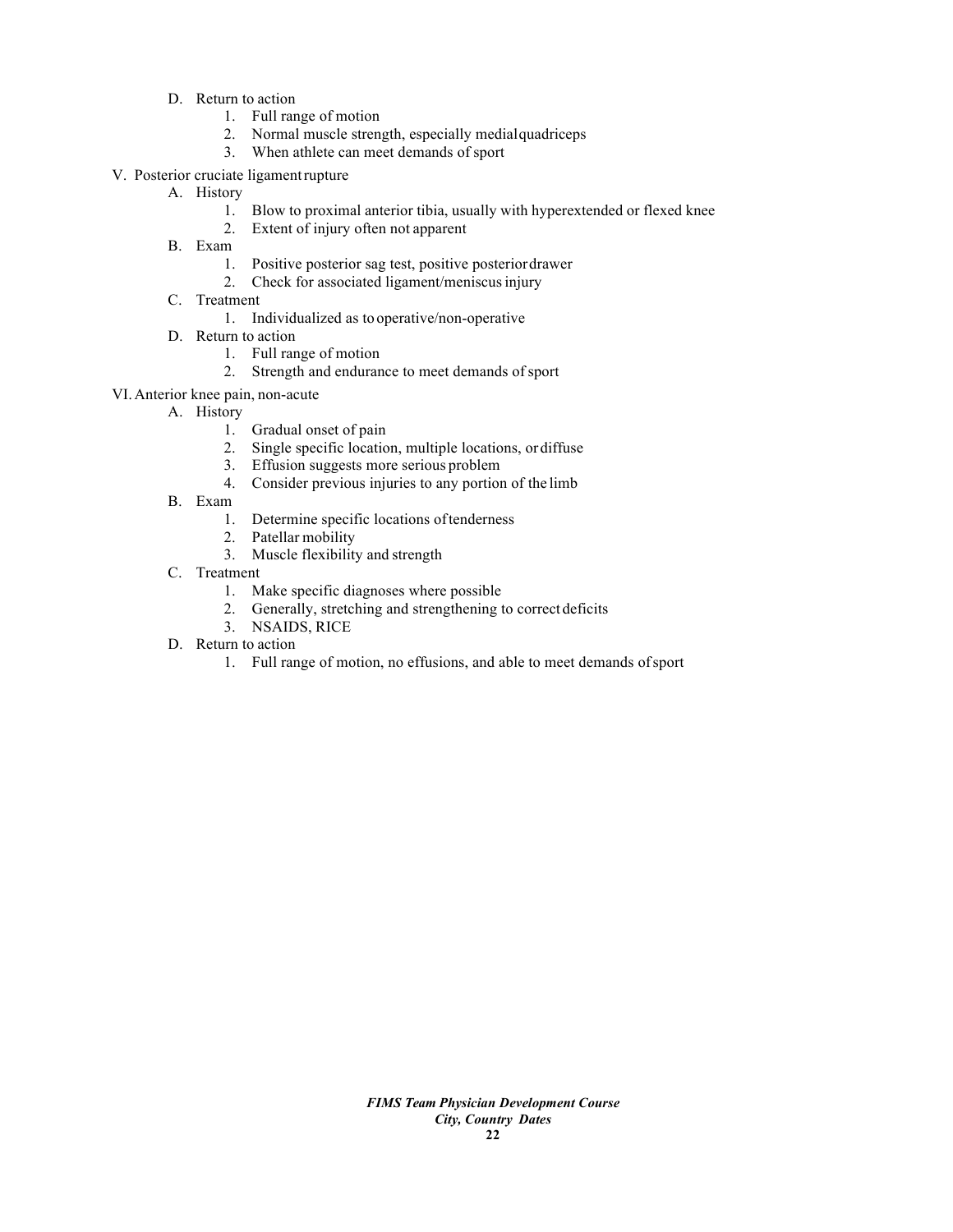#### **LOWER LEG INJURIES**

# I. Fracture

- A. History
	- 1. Severe pain following a non-contact injury or a direct blow
- B. Exam
	- 1. Deformity often visible
- C. Treatment
	- 1. Splint acutely
	- 2. Watch carefully for development of acute compartment syndrome, which requires emergent surgical treatment
	- 3. Consider rigid internal fixation to allow earlier return tosport.
- D. Return to action
	- 1. Full range of motion, sufficient fracture and soft tissue healing
	- 2. Able to meet demands of sport
- II. Non-traumatic lower leg injuries: common etiology
	- A. Inadequate shock absorption
	- B. Excessive pronation
	- C. Training errors
- III. Stress fracture
	- A. History:
		- 1. Aching pain continues long after activity stops
		- 2. Pain localized to a narrow area
		- 3. May have been preceded by period of diffuse tenderness
	- B. Exam
		- 1. Tenderness localized to narrow area
		- 2. Pain usually reproduced by 3-point bending
	- C. Treatment
		- 1. Active rest
		- 2. Remove causes
	- D. Active rest until pain-free, then gradual, progressive return to activity
- IV. Exertional compartment syndrome
	- A. History
		- 1. Most frequently in anterior or deep posterior compartment of the lower leg
		- 2. Generally resolves very quickly after cessation of activity
		- 3. May be accompanied by numbness
	- B. Exam
		- 1. Local swelling, tenderness with activity
		- 2. Pain on passive stretch of the involvedmuscles
		- 3. Possible decreased sensation
	- C. Treatment
		- 1. Orthoses, technique changes
		- 2. Fasciotomy
	- D. Return to action
		- 1. May continue to participate even ifsymptomatic
- V. Shin splints/posteromedial tibial stresssyndrome
	- A. History
		- 1. Diagnosis of exclusion
		- 2. Pain related to activity, may persist for hours after stopping activity
		- 3. Posteromedial tibial pain and tenderness, without signs of posterior compartment syndrome
	- B. Exam
		- 1. Usually excessive hindfoot pronation
		- 2. Pain with inversion of the ankle againstresistance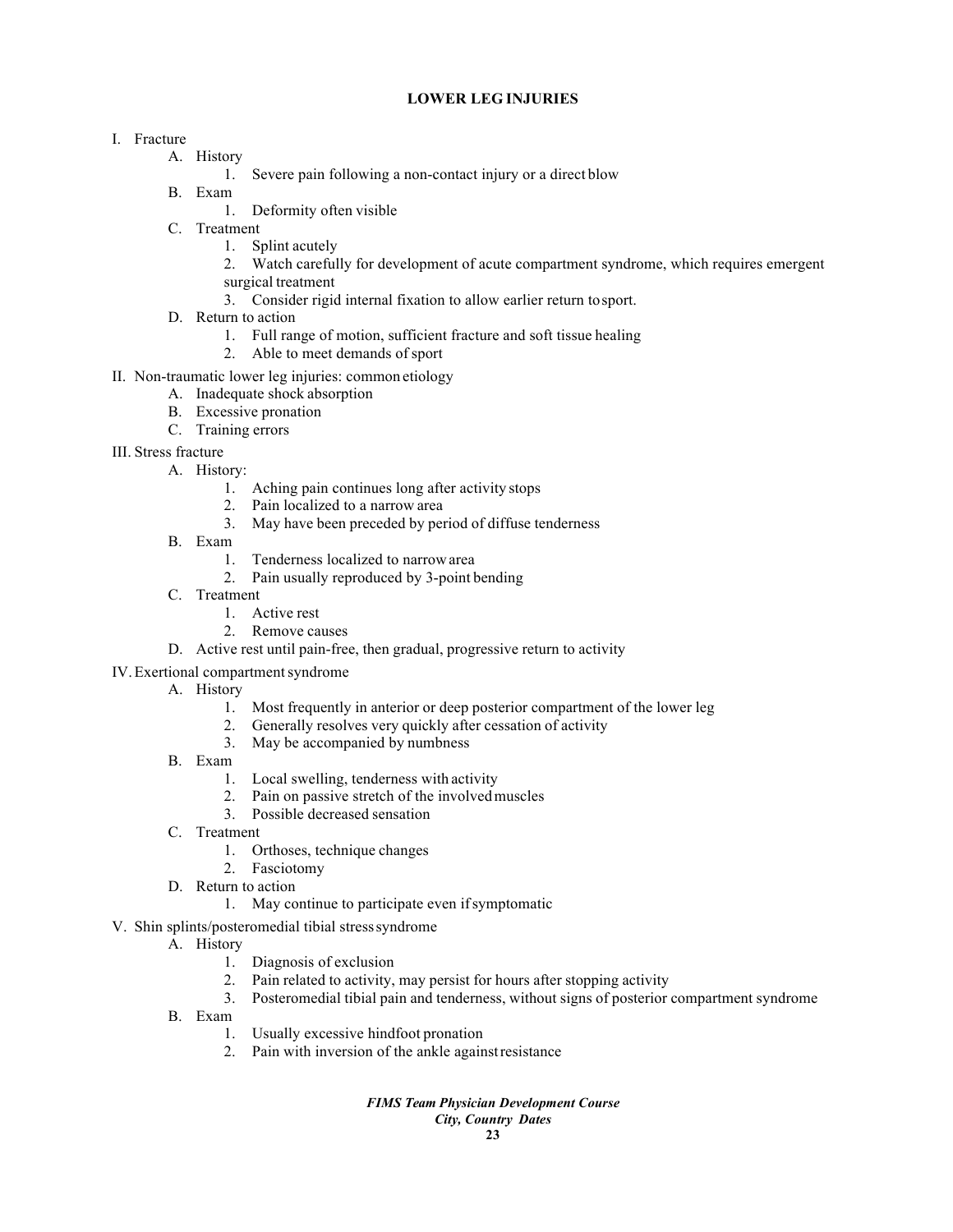- C. Treatment
	- 1. Remove causes
	- 2. Taping, NSAID'S
- VI. Posterior tibial tendinitis
	- A. History:
		- 1. Nagging pain, occasionally burning
		- 2. Worse with activity
	- B. Exam
		- 1. Tenderness along tendon itself
		- 2. Often related to tight gastrocnemius
	- C. Treatment
		- 1. RICE, arch support
		- 2. Remove causes
	- D. Return to action
		- 1. May play while symptomatic
		- 2. Remember that the same forces that cause the tendonitis may cause subsequent distal tibial stress fracture if not corrected
- VII. Peroneal tendinitis
	- A. History
		- 1. Pain from boot-top pressure (skating, skiing)
		- 2. Pain related to sports that use peroneals greatly (skating, ballet)
	- B. Exam
		- 1. Local tenderness and swelling
	- C. Treatment
		- 1. RICE
			- 2. Remove causes, pad tender area
	- D. Return to action
		- 1. May participate with mild symptoms (pain that resolves as soon as activity stops)
		- 2. Same forces may cause subsequent fibular stressfracture
- VIII. Anterior tibial, extensor digitorum, and hallucis longus tendinitis
	- A. History
		- 1. Usually from pressure from equipment
		- 2. Rarely from repetitive tensile forces
	- B. Exam
		- 1. Local tenderness
		- 2. Pain with muscle contraction againstresistance
	- C. Treatment
		- 1. Remove cause
		- 2. Pad tender area
	- D. Return to action

`

1. May participate with mild symptoms (pain that resolves as soon as activity stops)

2. For persistent symptoms, stop aggravating activity until completely resolved, then progressively resume while remaining pain-free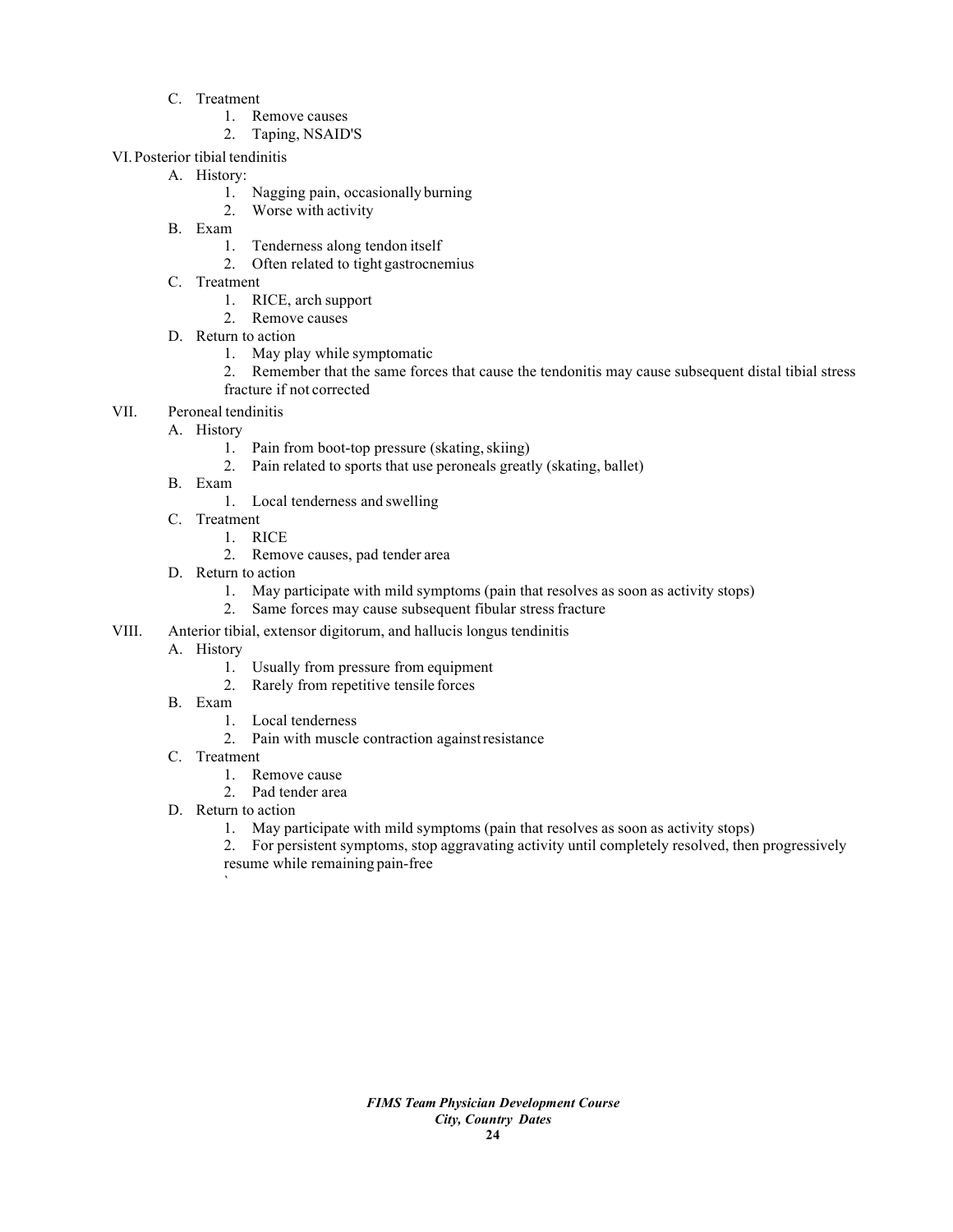# **ANKLE AND FOOTINJURIES**

- I. Ankle ligament injuries
	- A. History
		- 1. Mechanism of injury
		- 2. Location of pain/swelling
		- 3. Function immediately following injury
	- B. Exam
		- 1. Point of maximal tenderness
		- 2. Anterior drawer and talar tilt test
		- 3. Syndesmosis squeezetest and external rotation test
	- C. Treatment
		- 1. Non-operative, functional
		- 2. RICE
		- 3. Protected mobilization
		- 4. Range of motion and strengthening exercises
		- 5. Proprioceptive training
		- 6. Operative treatment rarely indicated for acute sprains
	- D. Return to action
		- 1. Full, pain-free ROM, 90% normal strength and function
- II. Achilles tendinitis
	- A. History
		- 1. Acute or chronic
	- B. Exam
		- 1. Local tenderness, possible associated retrocalcanealtenderness/swelling
		- 2. Tendon thickened in chronic
	- C. Treatment
		- 1. Correct training error
		- 2. Stretch calf muscles
		- 3. Heel lift
		- 4. Anti-inflammatory medication/modalities
		- 5. Avoid steroid injection
	- D. Return to action
		- 1. After symptoms resolve
		- 2. Continue stretching and possibly, heel-lift
- III. Turf toe
	- A. History
		- 1. Forced hyperextension, often repeated episodes
		- 2. Initial pain/swelling often minor
	- B. Exam
		- 1. Local tenderness, first MTP
	- C. Treatment
		- 1. Non-operative taping, orthoses
	- D. Return to action
		- 1. When athlete can meet demands of sport
- IV.Hallux rigidus
	- A. History
		- 1. Repetitive jamming of first MTP
	- B. Exam
		- 1. Tender to palpation; sesamoids often tender
		- 2. Pain at maximal dorsiflexion
	- C. Treatment
		- 1. Change footwear, rigid or semi-rigid orthoses, oral NSAIDs
		- 2. Intra-articular steroid injection for recalcitrant cases
		- 3. Surgery as last resort

# *FIMS Team Physician Development Course*

# *City, Country Dates*